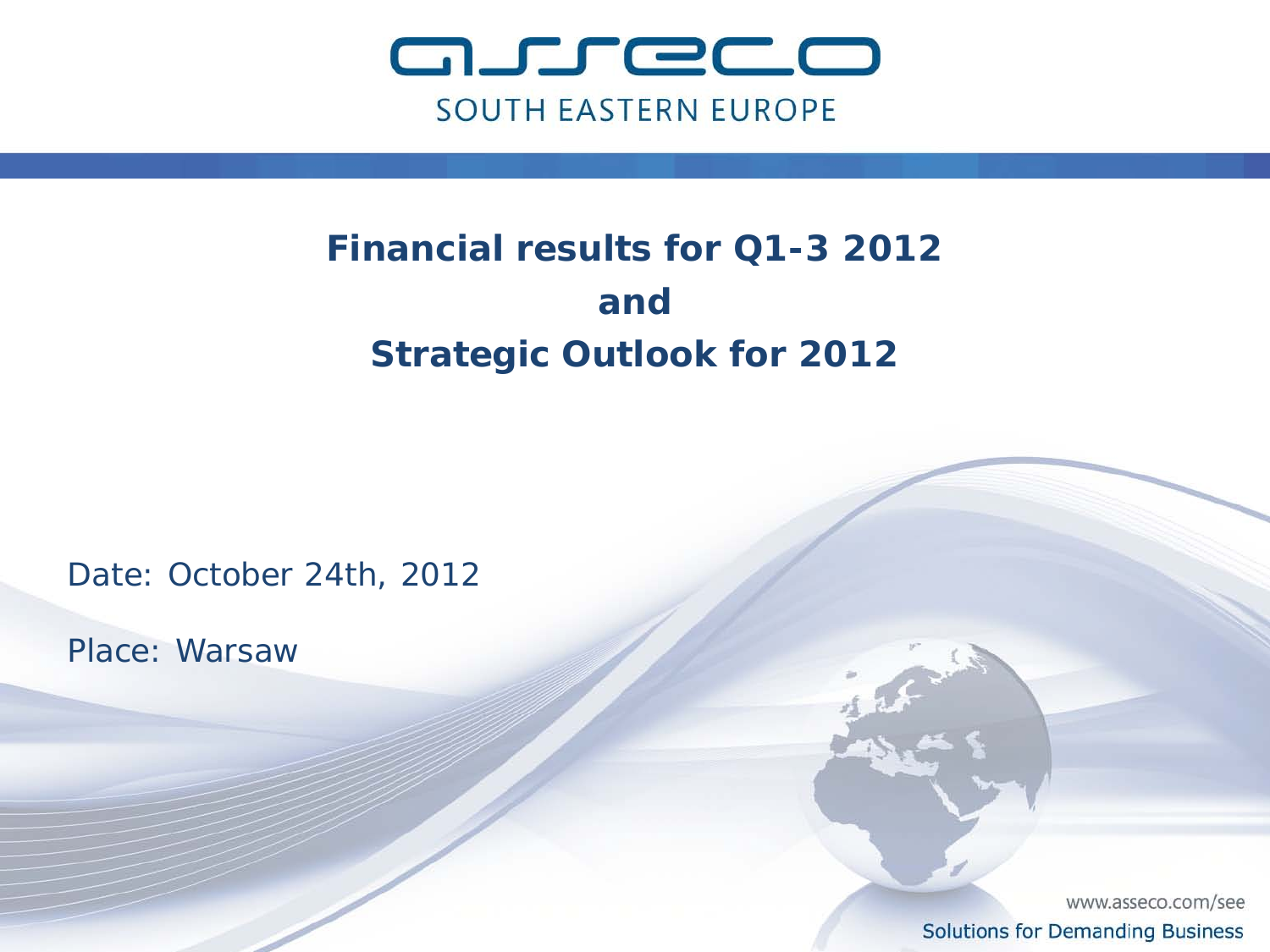

**2**

## **CONTENTS**

1. Q1-3 2012 SUMMARY

- 2. MERGERS AND ACQUISITIONS
- 3. OUTLOOK AND STRATEGIC FOCUS FOR 2012
- 4. APPENDIX DETAILED FINANCIAL DATA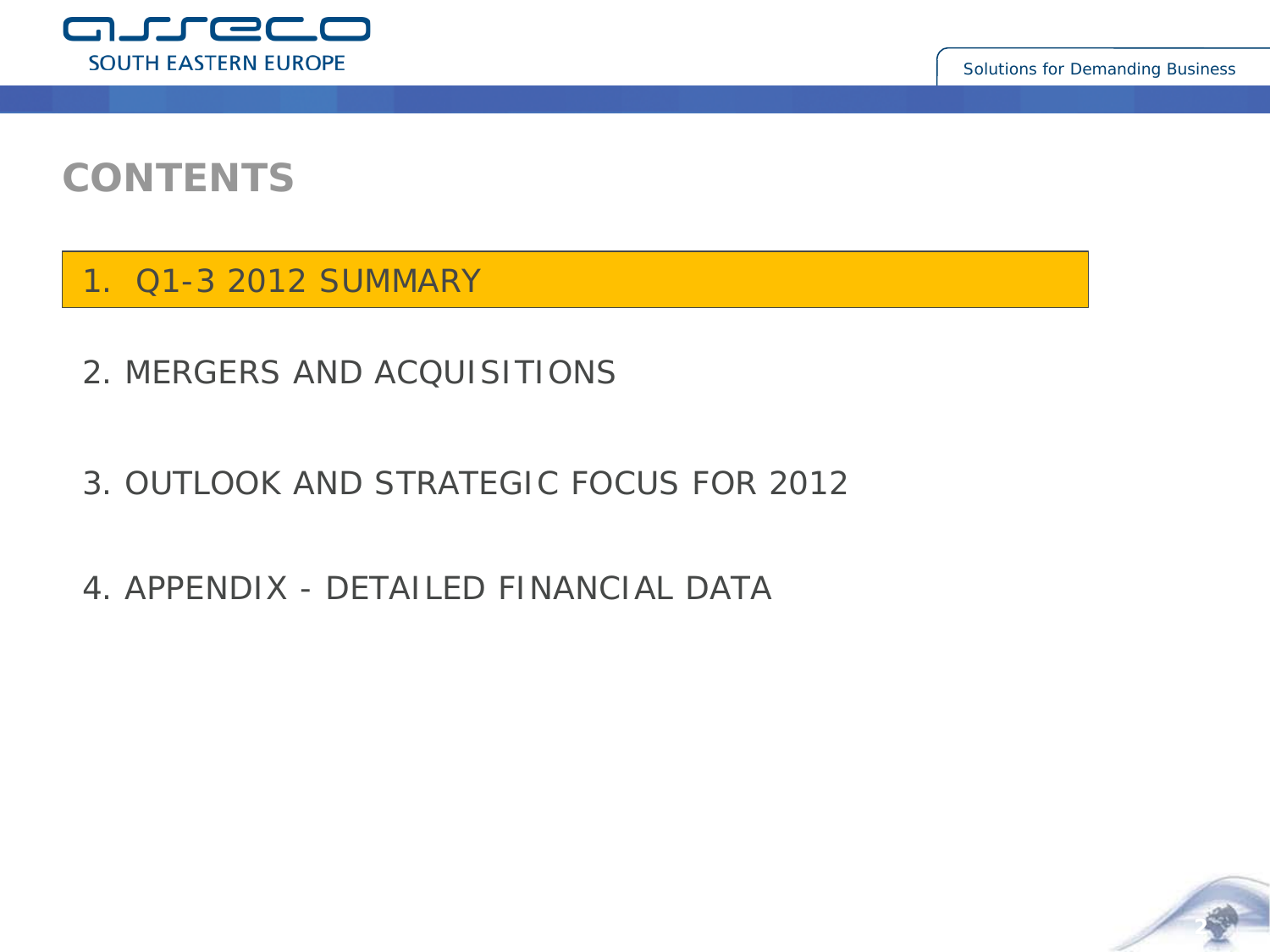

## **Q1-3 shows small drop in EBIT compared to last year**

| mEUR <sup>1</sup> |      | Q1-3 2012 Q1-3 2011 Growth |        |
|-------------------|------|----------------------------|--------|
| Revenue Total     | 77,5 | 78,1                       | $-1\%$ |
| <b>EBIT</b>       | 8.7  | 8.9                        | $-3\%$ |
| NPAT normalised*  | 8,3  | 8,0                        | $+3\%$ |



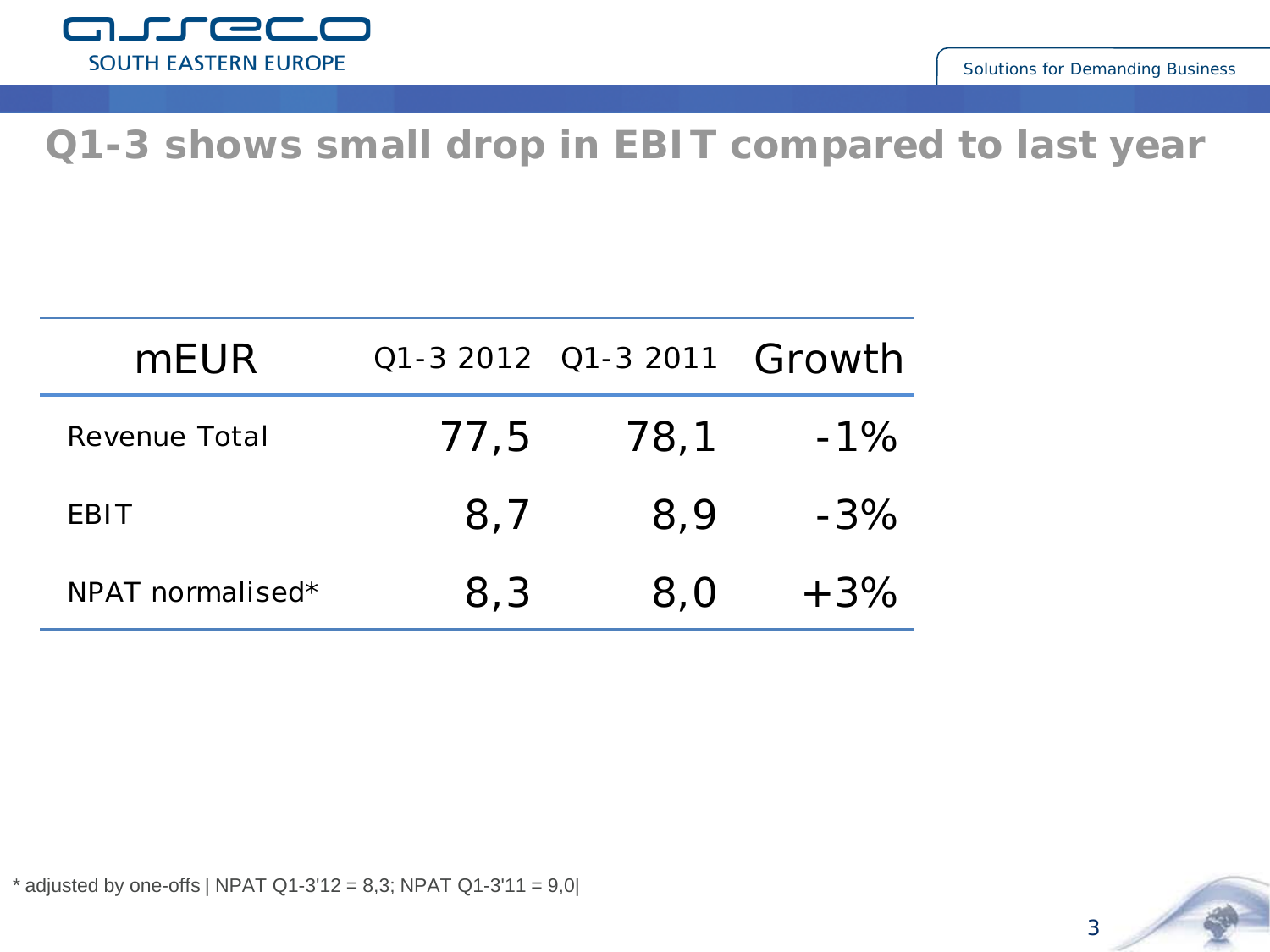

## **Q3 shows drop in EBIT compared to last year**

| mEUR             |      | Q3 2012 Q3 2011 Growth |         |
|------------------|------|------------------------|---------|
| Revenue Total    | 25,0 | 27,8                   | $-10\%$ |
| <b>EBIT</b>      | 2,9  | 3,6                    | $-20\%$ |
| NPAT normalised* | 2,7  | 3,2                    | $-15\%$ |



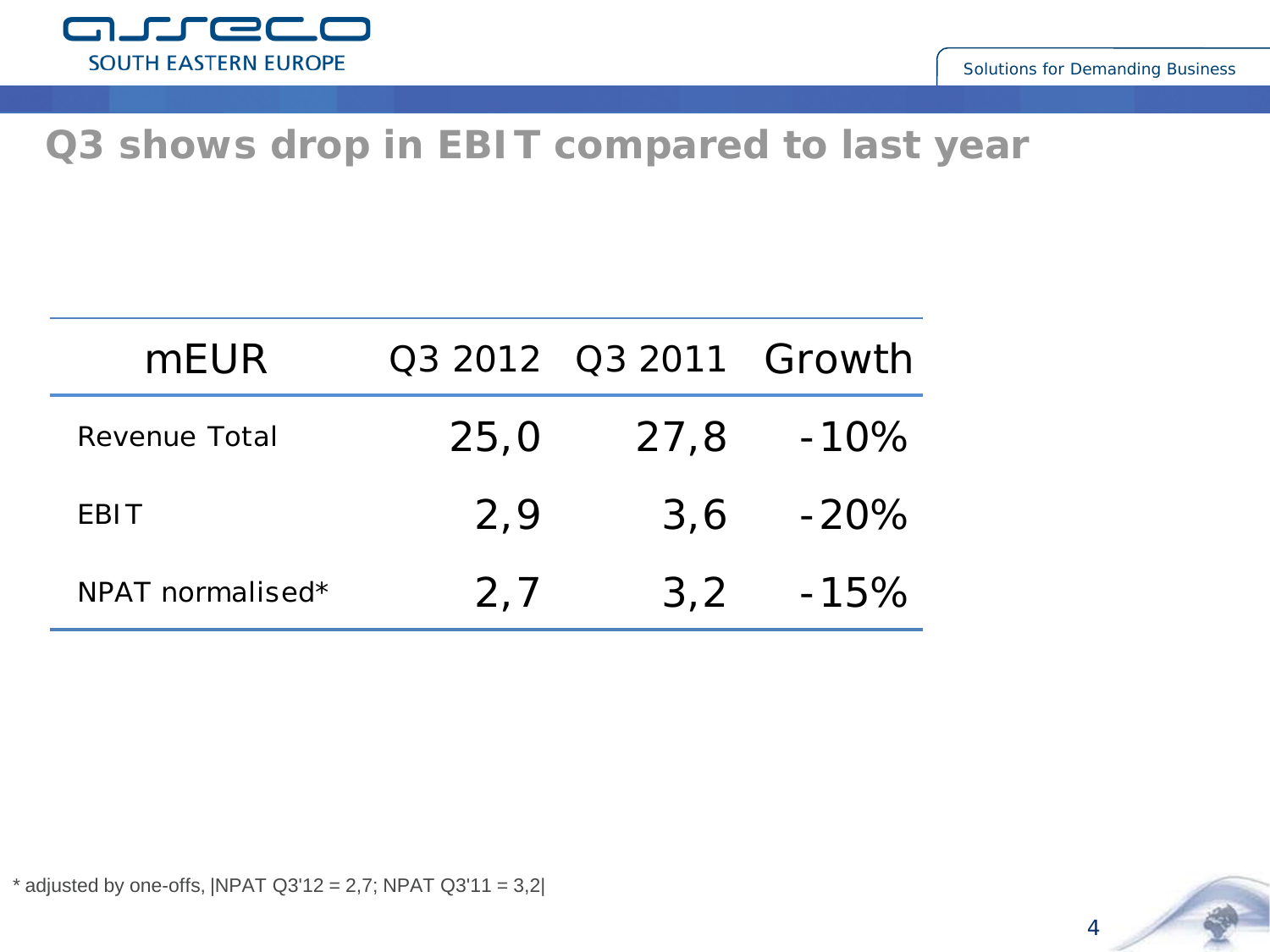

### **Q1-3 shows small growth in EBIT and growth NPAT compared to last year**

| mPLN             |       | Q1-3 2012 Q1-3 2011 Growth |        |
|------------------|-------|----------------------------|--------|
| Revenue Total    | 325,1 | 315,6                      | $+3\%$ |
| <b>EBIT</b>      | 36,3  | 36,1                       | $+1\%$ |
| NPAT normalised* | 34,5  | 32,0                       | $+8\%$ |

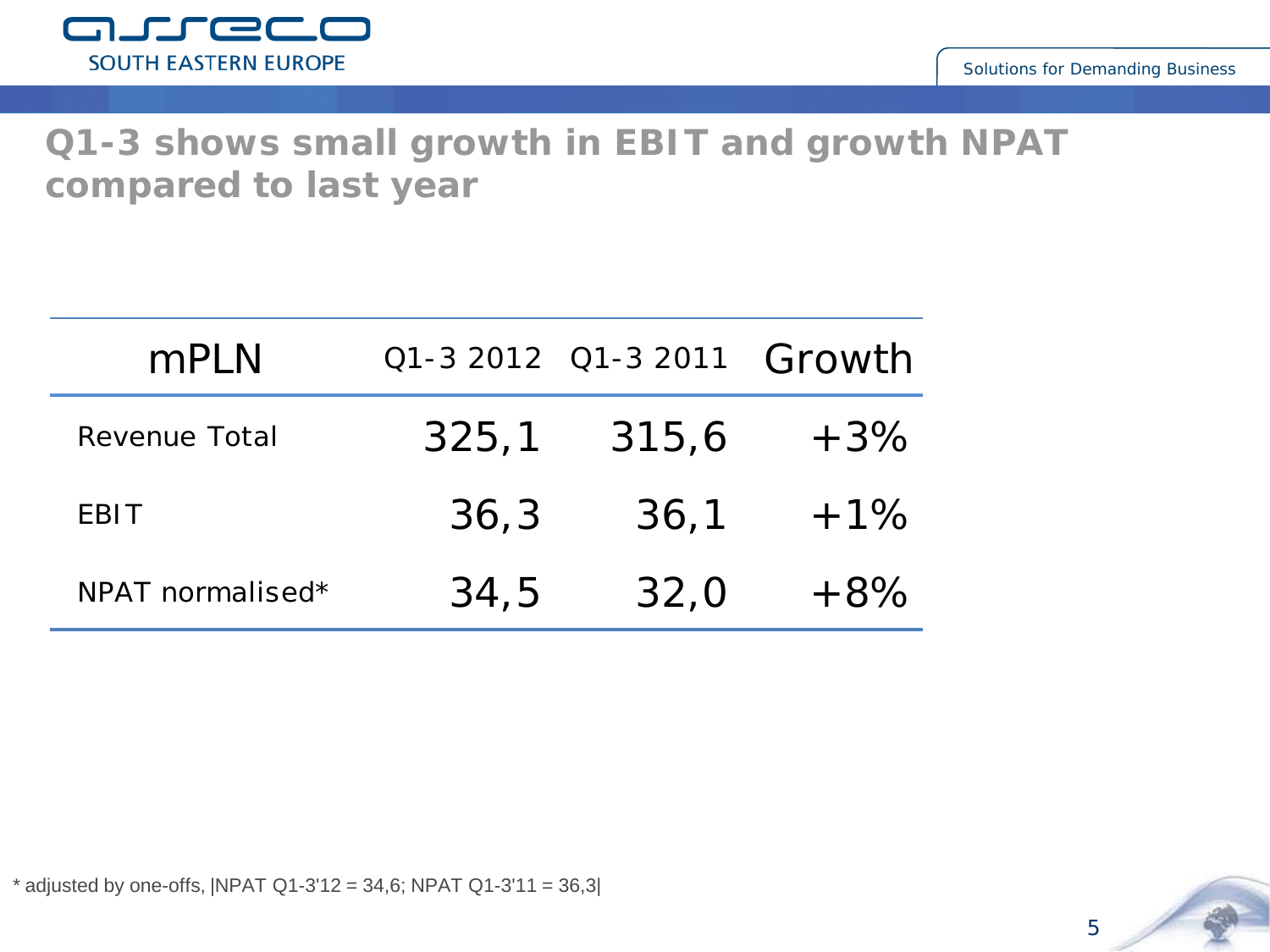

## **Q3 shows drop in EBIT compared to last year**

| mPLN             |       | Q3 2012 Q3 2011 Growth |        |
|------------------|-------|------------------------|--------|
| Revenue Total    | 103,4 | 116,1                  | $-11%$ |
| <b>EBIT</b>      | 11,9  | 15,0                   | $-21%$ |
| NPAT normalised* | 11,4  | 11,0                   | $+3\%$ |

 $*$  adjusted by one-offs, |NPAT Q3'12 = 11,0; NPAT Q3'11 = 13,3|

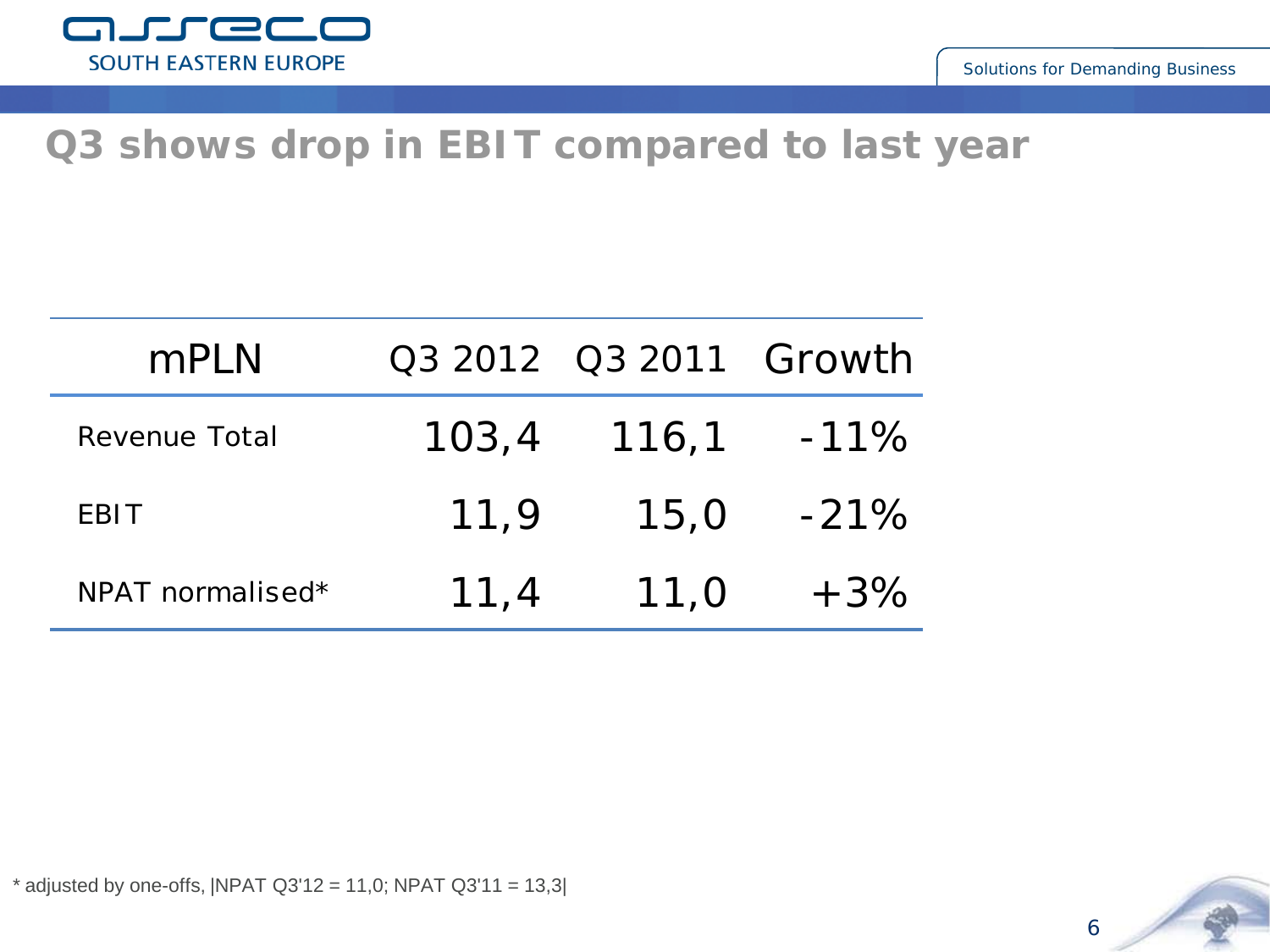

#### **Increase in own services (4%) thus decline in licence revenue (LTM)**



\* Licence + Maintenance + Services = Own Sftw. & Serv.; TP + Eq. + Infr. = Third Party Solutions & Services, Equipment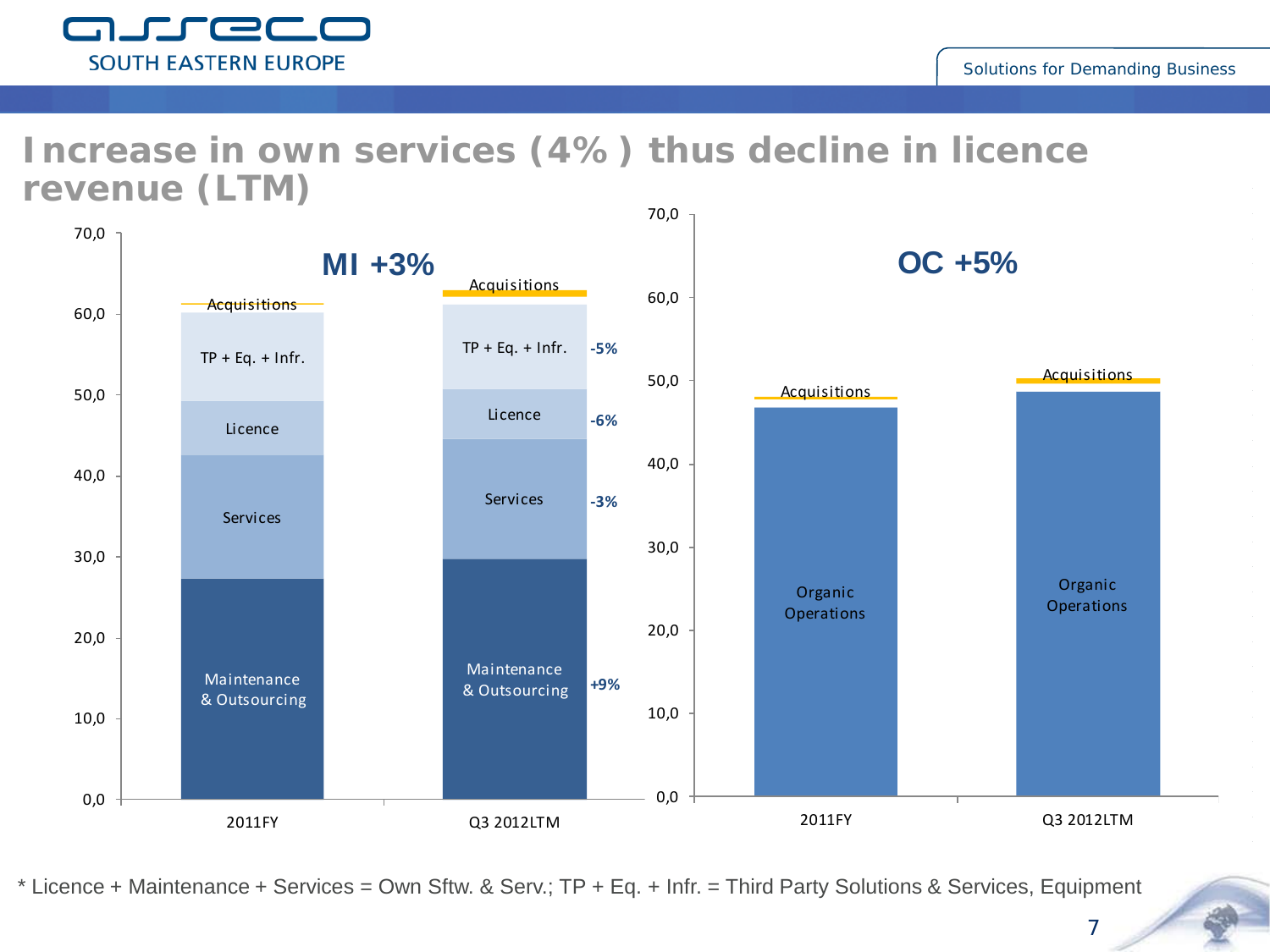

## **Keeping the profitability stable**

|                                                       | <b>ASEE</b><br><b>GROUP</b> | Ban/Core<br>$+MASS/$ | Payments | Integration |
|-------------------------------------------------------|-----------------------------|----------------------|----------|-------------|
| EBIT Margin (Q3 2012 LTM)                             | 12%                         | 17%                  | 17%      | $7\%$       |
| EBIT Margin (FY 2011)                                 | 12%                         | 19%                  | 15%      | $7\%$       |
| Maintenance & Outsourcing / Own Cost<br>(Q3 2012 LTM) | 62%                         | 58%                  | 101%     | 36%         |
| Maintenance & Outsourcing / Own Cost<br>(FY 2011)     | 60%                         | 56%                  | 96%      | 36%         |

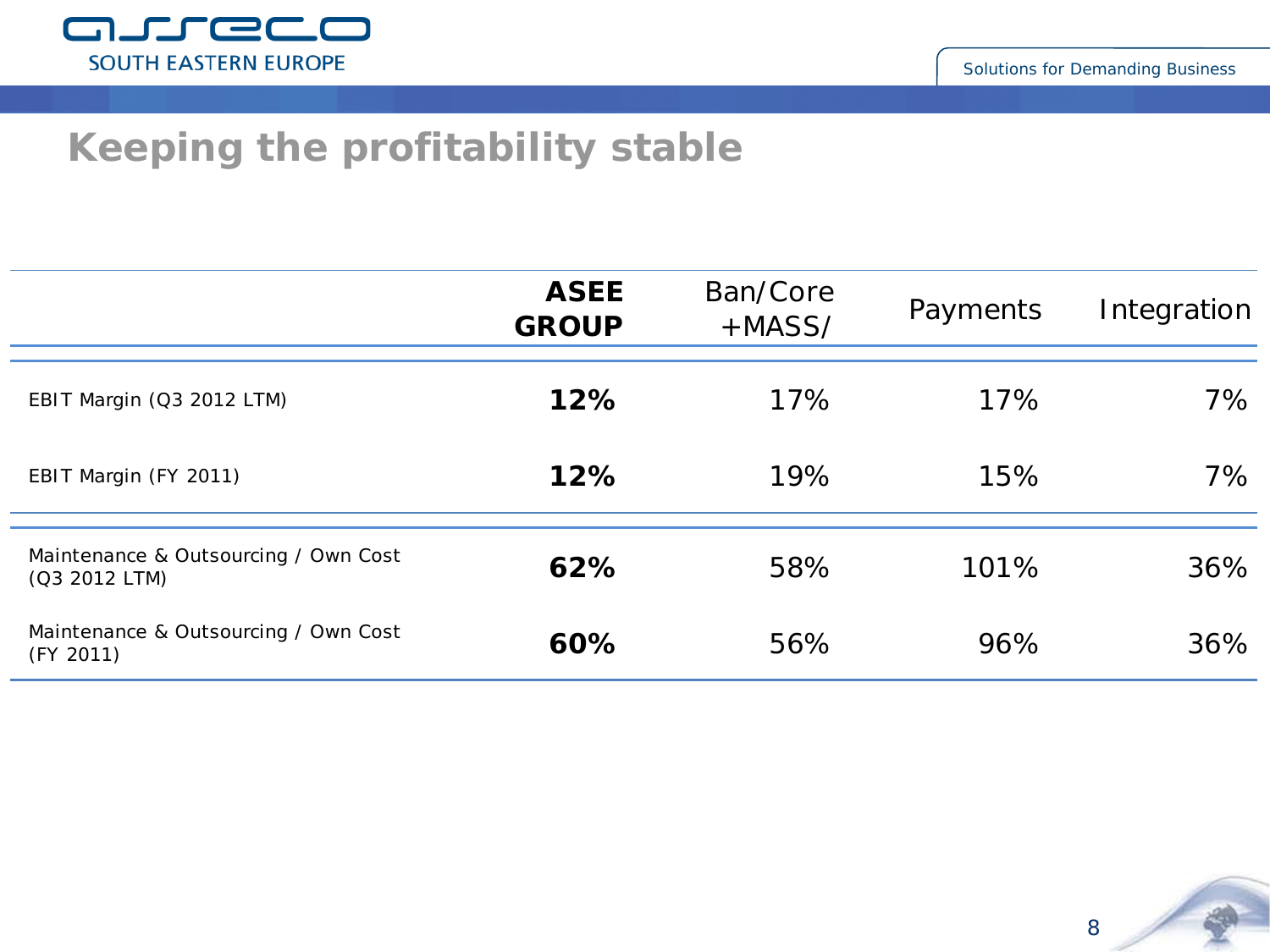

#### **Financial Update Q3 '12 vs Q3 '11**

|                                    | Q3 '12 LTM  | $FY$ '11          |            | $Q1 - 3'12$ | $Q1 - 3'11$ |           |
|------------------------------------|-------------|-------------------|------------|-------------|-------------|-----------|
|                                    | <b>mEUR</b> | mEUR <sup>'</sup> | $\Delta$ % | <b>mEUR</b> | mEUR        | Δ %       |
| Revenue                            | 111,0       | 111,6             | $-1%$      | 77,5        | 78,1        | $-1%$     |
| Licence                            | 6, 6        | 6, 8              | $-3%$      | 4,6         | 4,8         | $-5%$     |
| Maintenance                        | 30, 7       | 28,2              | $+9%$      | 22,8        | 20, 3       | $+12%$    |
| Services                           | 15,0        | 15,6              | $-4%$      | 10, 1       | 10, 7       | $-6%$     |
| $TP + Eq. + Infr.$                 | 58,7        | 60,9              | $-4%$      | 40,0        | 42,3        | $-5%$     |
| M1                                 | 62,0        | 60,4              | $+3%$      | 44,1        | 42,5        | $+4%$     |
| Licence                            | 6, 6        | 6, 7              | $-2%$      | 4,6         | 4,8         | $-4%$     |
| Maintenance                        | 30,2        | 27,5              | $+10%$     | 22, 7       | 20, 1       | $+13%$    |
| Services                           | 14,8        | 15,3              | $-3%$      | 10,0        | 10,6        | $-5%$     |
| $TP + Eq. + Infr.$                 | 10, 5       | 11,0              | $-4%$      | 6, 8        | 7,0         | $-3%$     |
| $OC + Oper.$                       | 49,0        | 47,1              | $+4%$      | 35,4        | 33,5        | $+6%$     |
| <b>Activities Balance</b>          |             |                   |            |             |             |           |
| <b>EBIT</b>                        | 13,0        | 13,3              | $-2%$      | 8,7         | 8,9         | $-3%$     |
| %EBIT                              | 12%         | $12\%$            | $-0,2pp$   | 11%         | 11%         | (-0,27 pp |
| Financial and other<br>operations  | 0,8         | 1, 7              |            | 0,4         | 1,3         |           |
| Income tax                         | $-1, 4$     | $-1,8$            |            | $-0, 8$     | $-1,3$      |           |
| Net Profit of Asseco<br><b>SEE</b> | 12,5        | 13,2              | $-6%$      | 8,3         | 9,0         | $-8%$     |
|                                    |             |                   |            |             |             | 9         |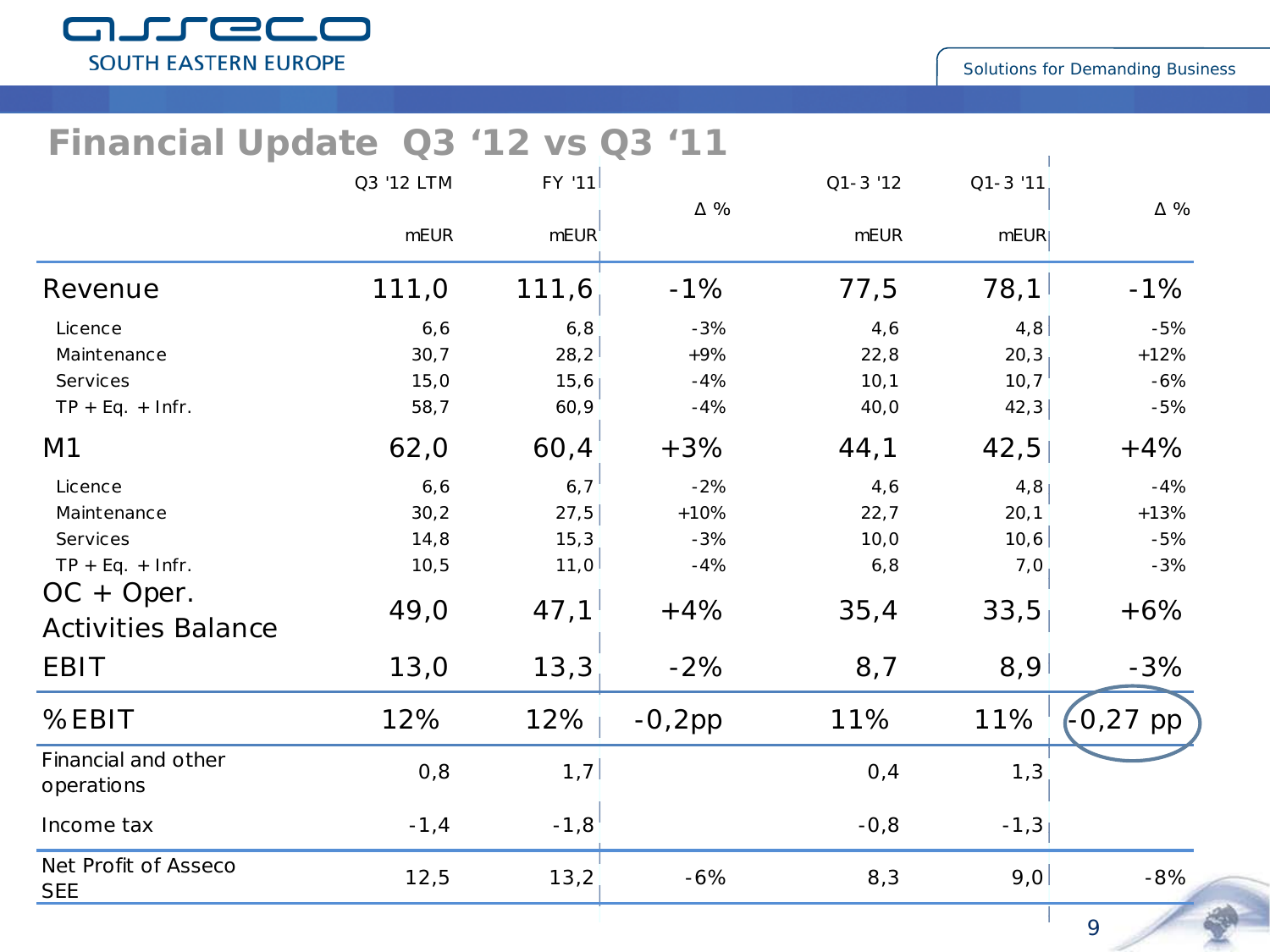

#### **Product and Market development summary**

#### **0.8mE bigger impact on the P&L compared to Q1-3 2011**

| <b>mEUR</b>                              |      | Ttl Q1-3'12 Exp Q1-3'12 |     | Ttl Q1-3'11 Exp Q1-3'11 |
|------------------------------------------|------|-------------------------|-----|-------------------------|
| R&D                                      | 1,5  | 0,3                     | 0,7 | 0,3                     |
| Market development                       | 0, 5 | 0,5                     | 0.0 | 0,0                     |
| New Departments in Holdco                | 0,2  | 0.2                     |     |                         |
| <b>Development</b><br><b>investments</b> | 2,2  | 1.1                     | O.7 | O <sub>1</sub> 3        |

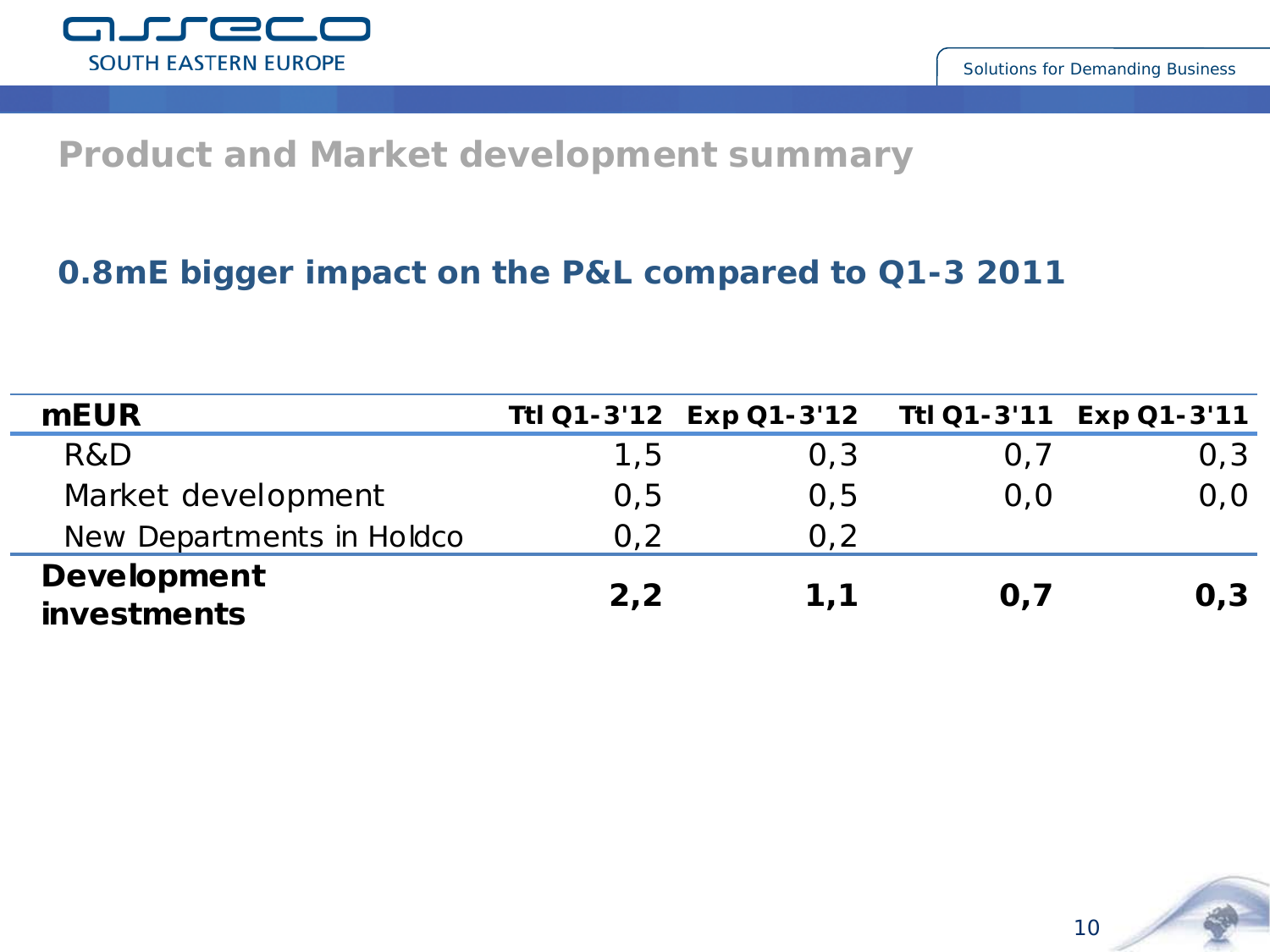

## **Financial liquidity**

| mPLN (mEUR)                | <b>Asseco SEE</b> | <b>Asseco SEE</b><br>Group |
|----------------------------|-------------------|----------------------------|
| Short and long term debt   | $\left( \right)$  | 0                          |
| Cash and cash equivalents  | 9                 | 78                         |
| $Cash - debt$              | 9(2,3mE)          | 78(18,8mE)                 |
| Receivables                | 12                | 110                        |
| Liabilities (in cash)      | $-3$              | $-90$                      |
| Inventory                  | O                 | 24                         |
| <b>Operational Balance</b> | 19(4,6mE)         | 122(29,6mE)                |
| Non cash liabilities       | $\left( \right)$  | Ω                          |
|                            |                   |                            |
| <b>NetDebt to EBIDTA</b>   | no debt           | no debt                    |
| <b>Quick Ratio</b>         | 7,50              | 2,09                       |

#### Receivables:

- 5.5 dividends
- 1.1 consulting fees
- 1.0 trade receiveables
- 1.0 accrued expenses
- 1.9 tax asset
- $1.1 EST$

Liabilities:

0.6 – ASEE Bulgaria

1.5 – accrued expenses and prepaid receivables

11

0.5 – trade payables

 $0.2 - other$ 

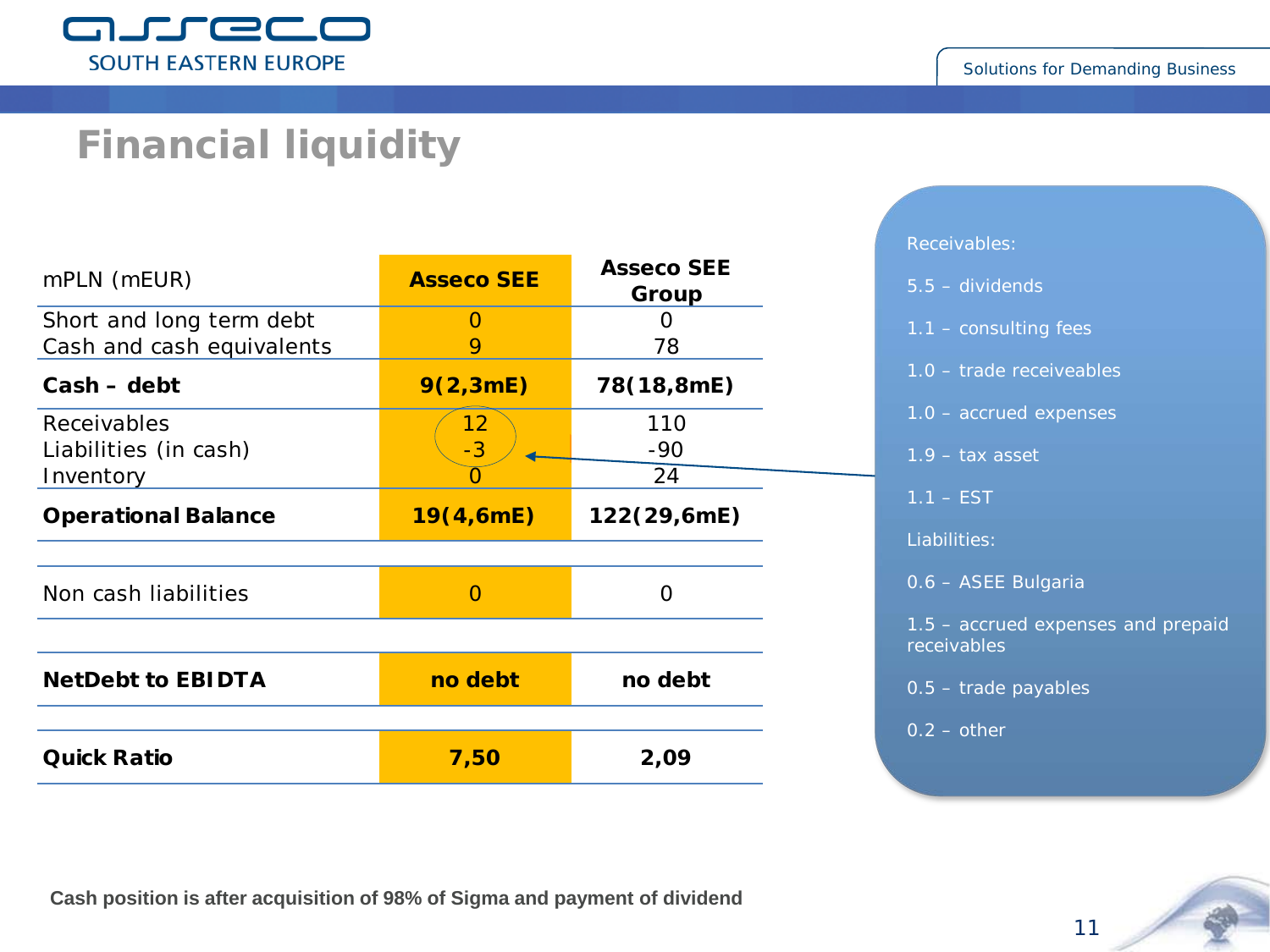

**12**

## **CONTENTS**

- 1. Q1-3 2012 SUMMARY
- 2. MERGERS AND ACQUISITIONS
- 3. OUTLOOK AND STRATEGIC FOCUS FOR 2012
- 4. APPENDIX DETAILED FINANCIAL DATA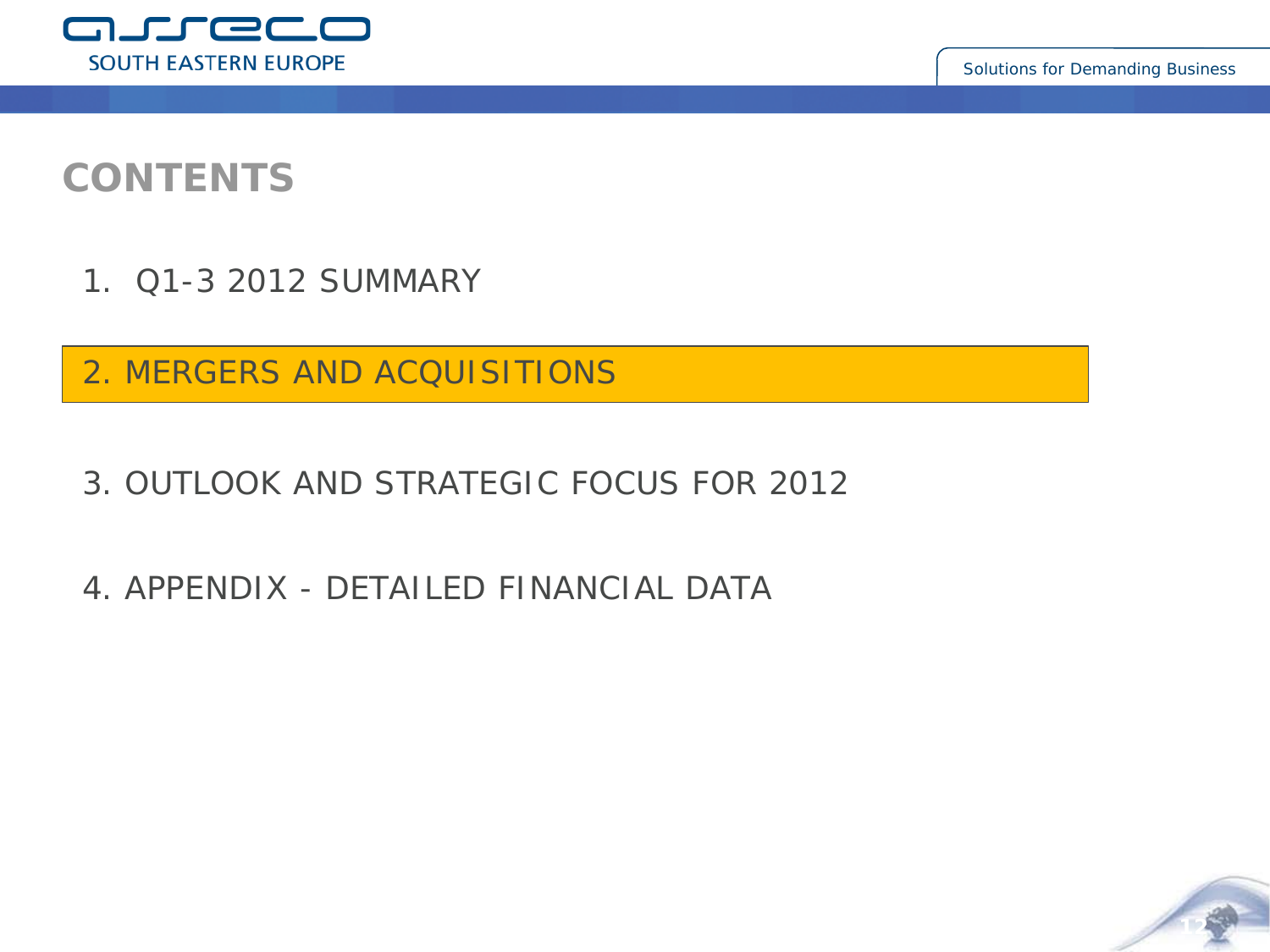

## **MERGERS AND ACQUISITIONS UP-date**

| <i>Acquisitions</i> | <i>Actions</i>                                                     |
|---------------------|--------------------------------------------------------------------|
| Sigma               | Plans to merge with ASEE TR till end of Q1/Q2.2013                 |
|                     | Strategic planning for Fidelity Spend Management in ASEE<br>Group  |
|                     | Integrating financial reporting                                    |
|                     | Buying 1,32% minority shareholding still outstanding               |
|                     | Expected to have around 4.3mUSD in revenues and 1.5mUSD<br>in EBIT |

13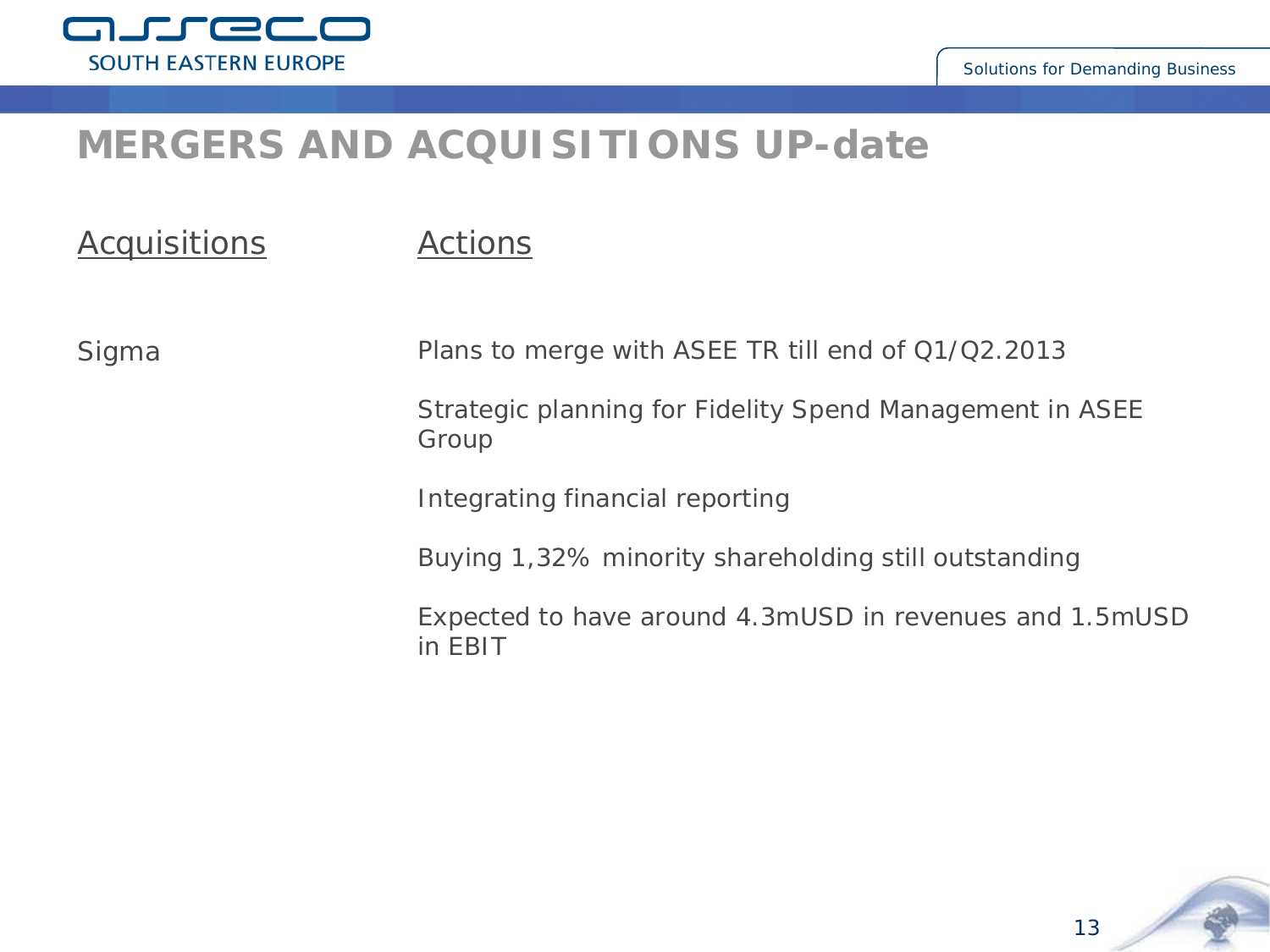

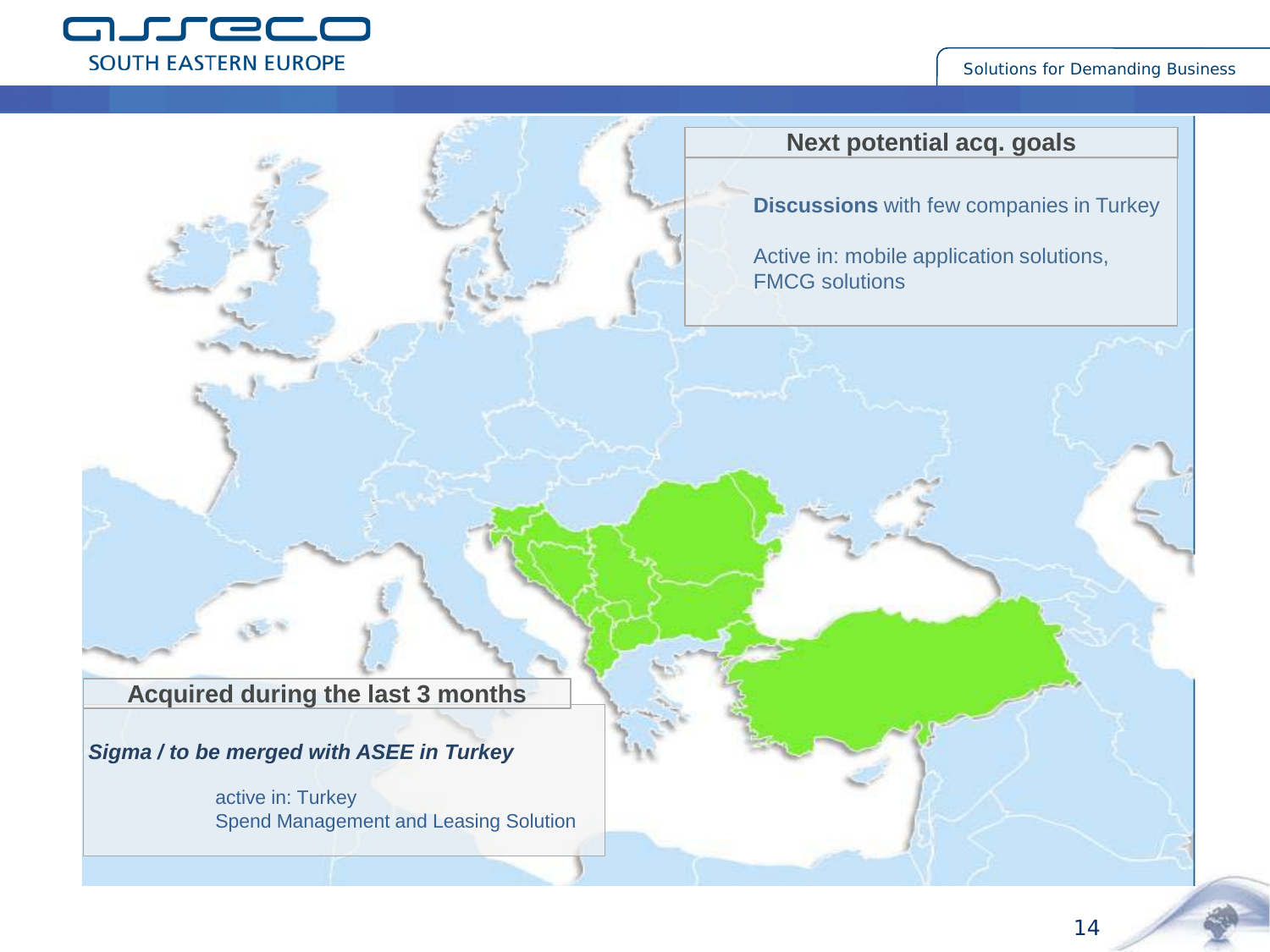

# **Fidelity Spend Management: Modules**

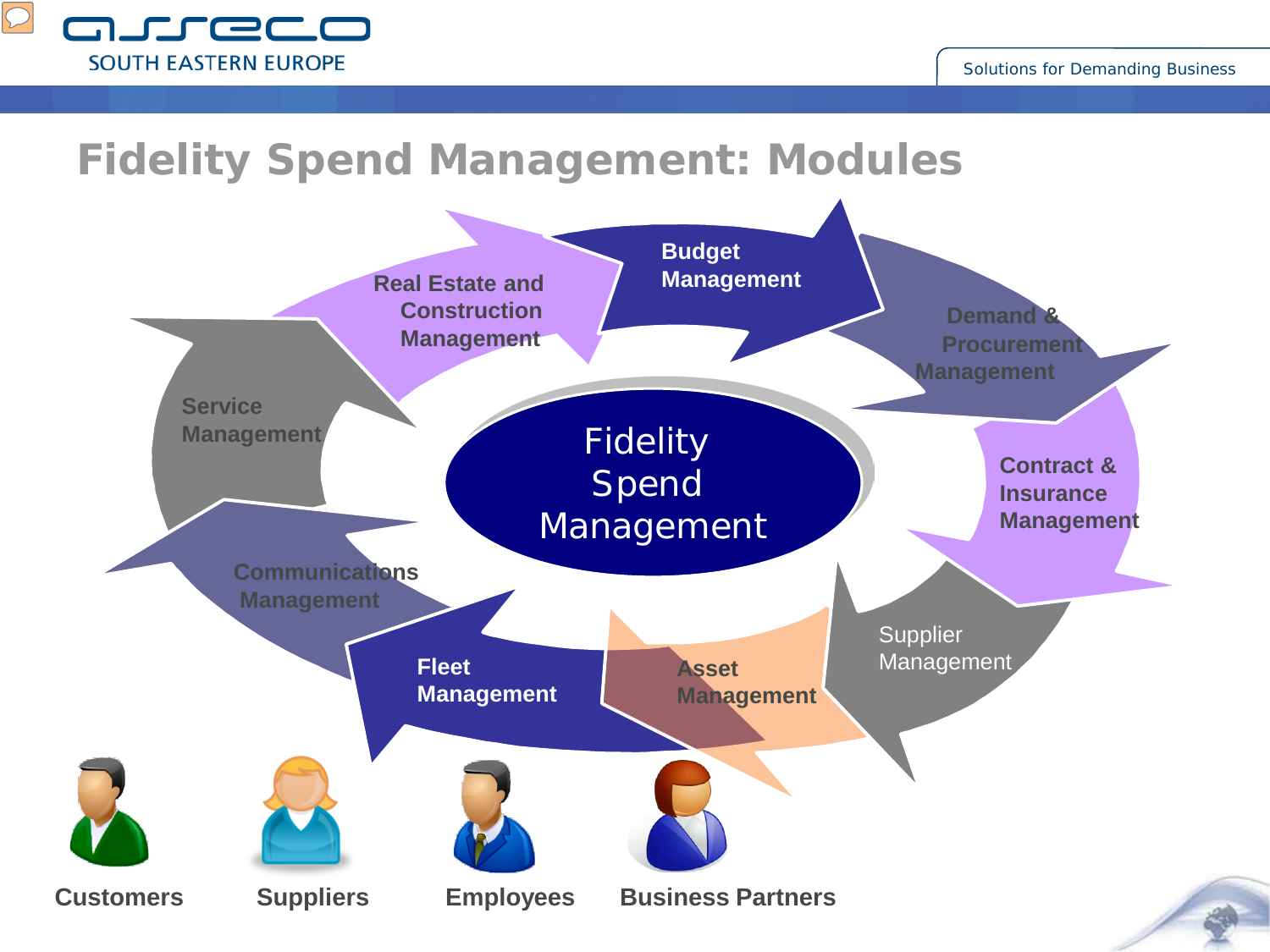

# **Integrated Application Infrastructure**

**CORPORATE SPEND MANAGEMENT / WEB-BASED APPLICATION LAYER**

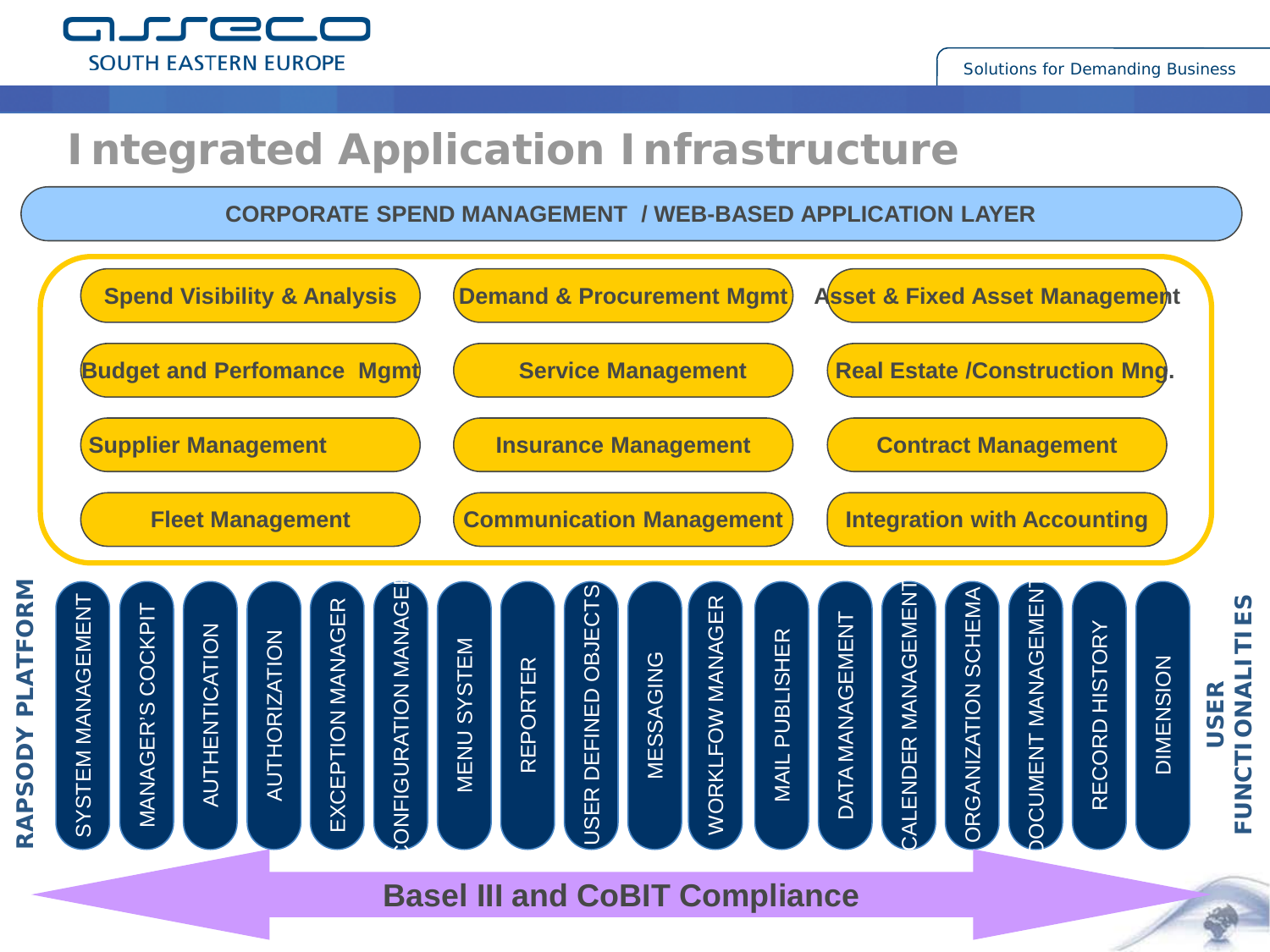



**Basel III and CoBIT Compliance**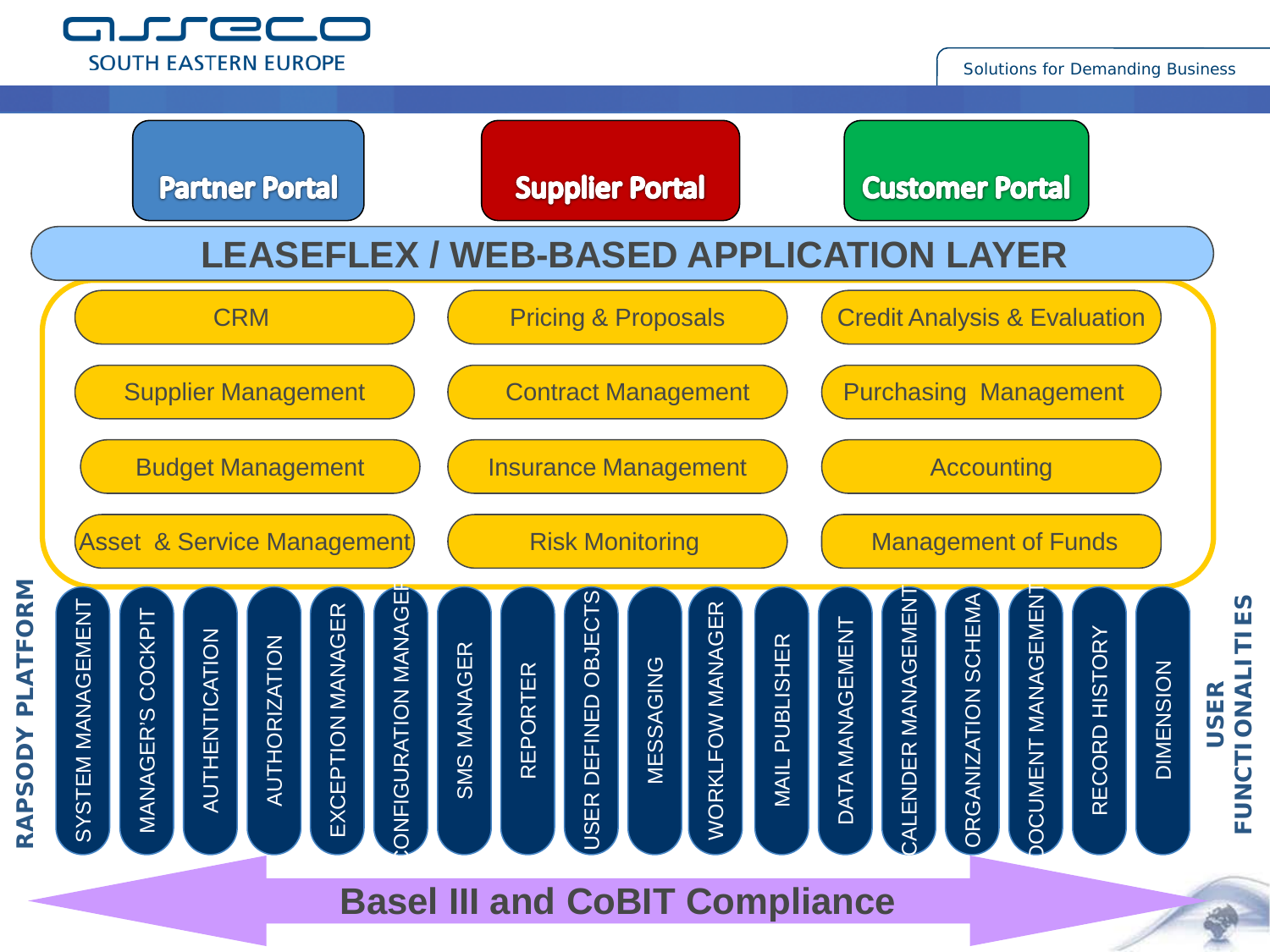

# **Fidelity Enterprose & Leaseflex – International prospects**

## **Designed for international business**

- **Fully web-based (No installation on clients)** 
	- Easy and fast roll out

## • Multi-company support

- Each company can have its own Chart of Accounts
- Consolidation capabilities

## <u>• Multi-lingual support</u>

- Users can have screens with different languages in the same installation
- Compliant with IAS accounting standards
- Compliant with Basel III and CoBIT standards
- **Local, transaction and reporting currencies**
- Dimensional Chart of Accounts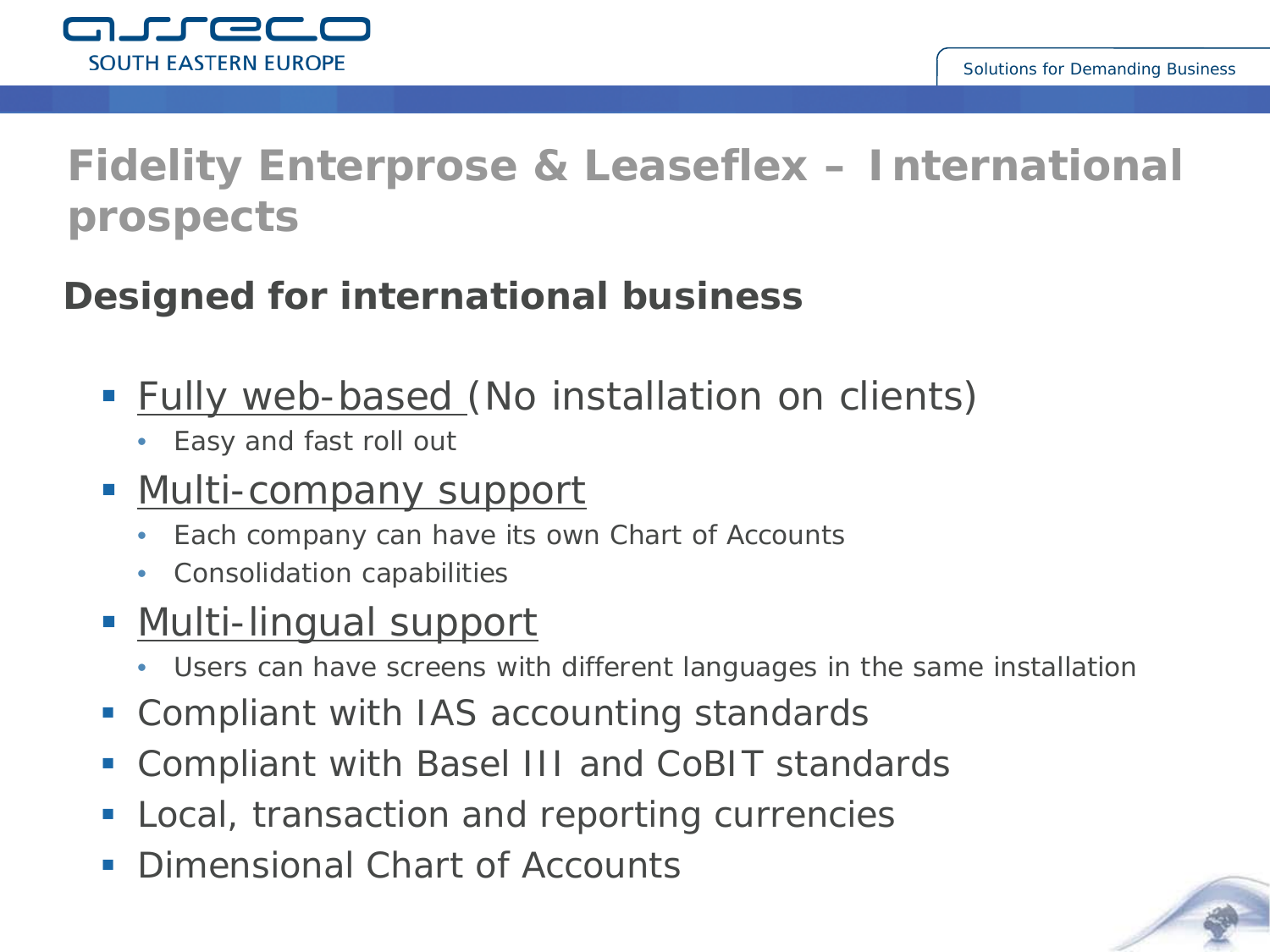

## **CONTENTS**

- 1. Q1-3 2012 SUMMARY
- 2. MERGERS AND ACQUISITIONS

3. OUTLOOK AND STRATEGIC FOCUS FOR 2012

4. APPENDIX - DETAILED FINANCIAL DATA

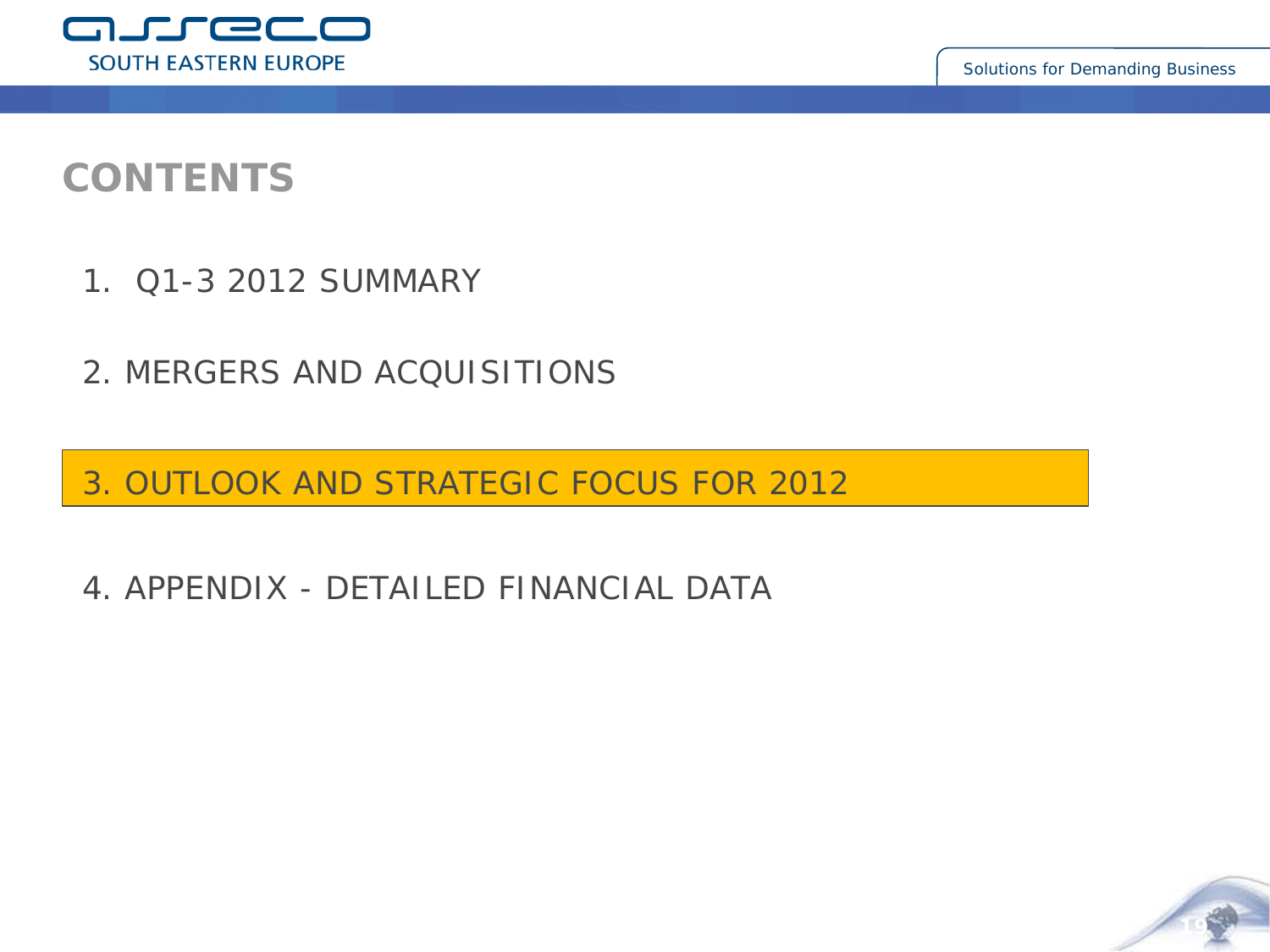

## **Improvements of BL in M1 (FY)**

| <b>mEUR</b> | 2011 | 2012  | Diff   |
|-------------|------|-------|--------|
| Rev BL      | 95,8 | 101,0 | $+5%$  |
| M1 BL       | 54.7 | 56,5  | $+3\%$ |



 $*$  Backlog as at October 10<sup>th</sup> for 2012 and as at October 10<sup>th</sup> for 2011

\*\* Excluding BL from Sigma

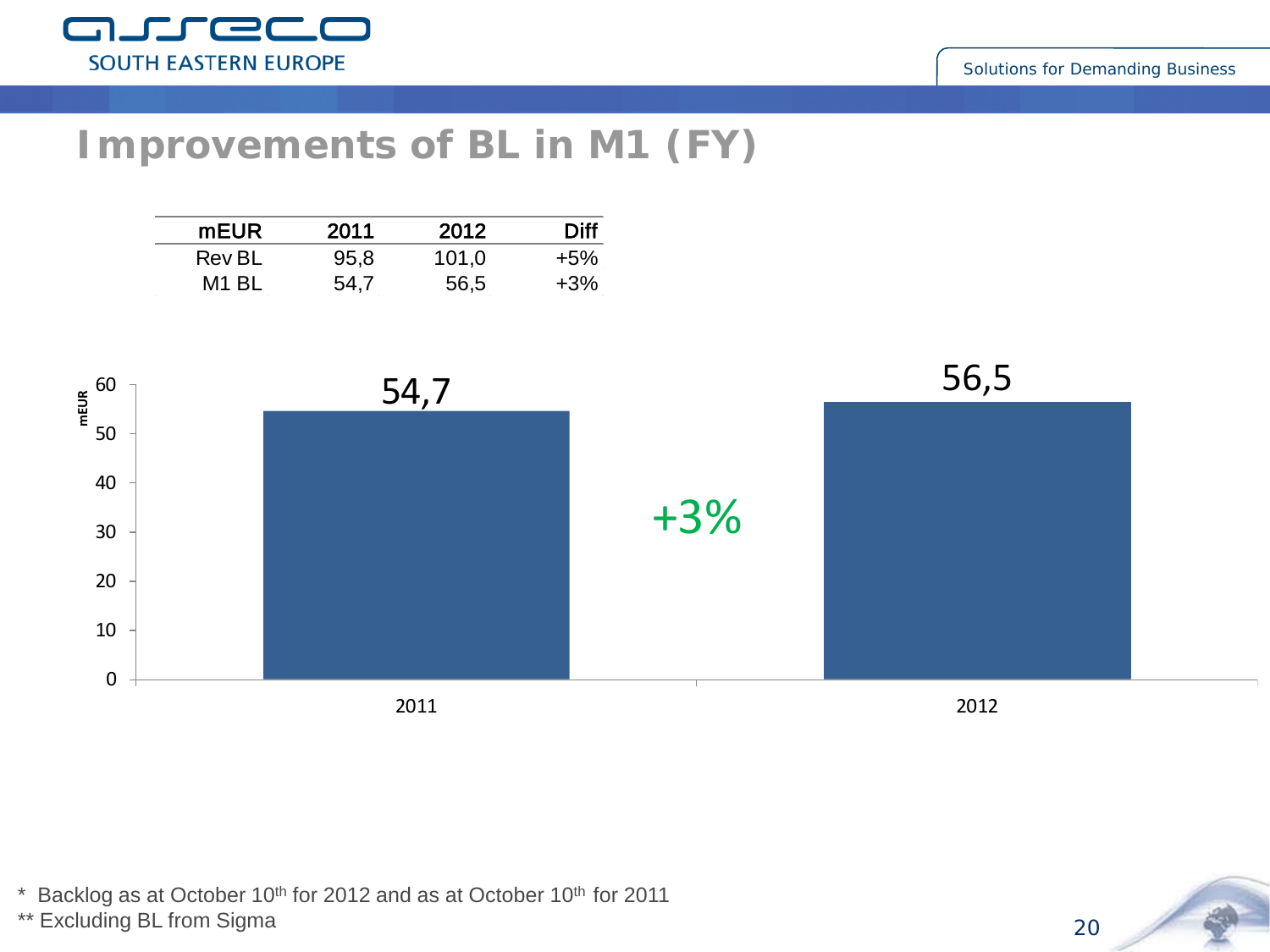

### **Improvements of BL in M1 (Q4)**

| <b>mEUR</b> | Q4 2011 | Q4 2012 | Diff   |
|-------------|---------|---------|--------|
| Rev BL      | 21,5    | 22,2    | $+3\%$ |
| M1 BL       | 11,9    | 12,5    | $+5%$  |



\* Backlog as at October 10th for 2012 and as at October 10th for 2011

\*\* Excluding BL from Sigma

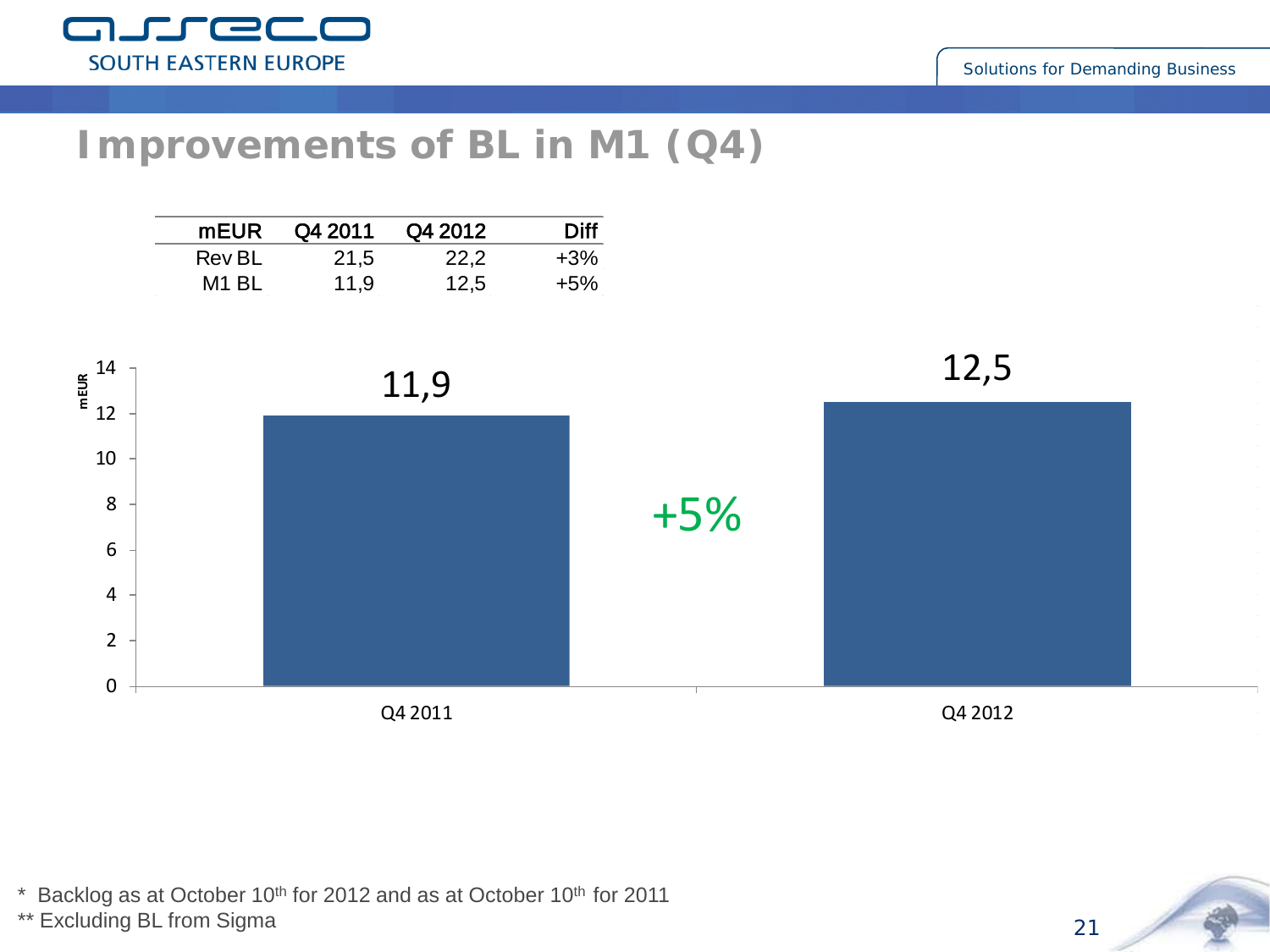

## **Regional macroeconomics summary**

- Political outlook
- Economic outlook
- EU accession status
- Situation in financial sector

22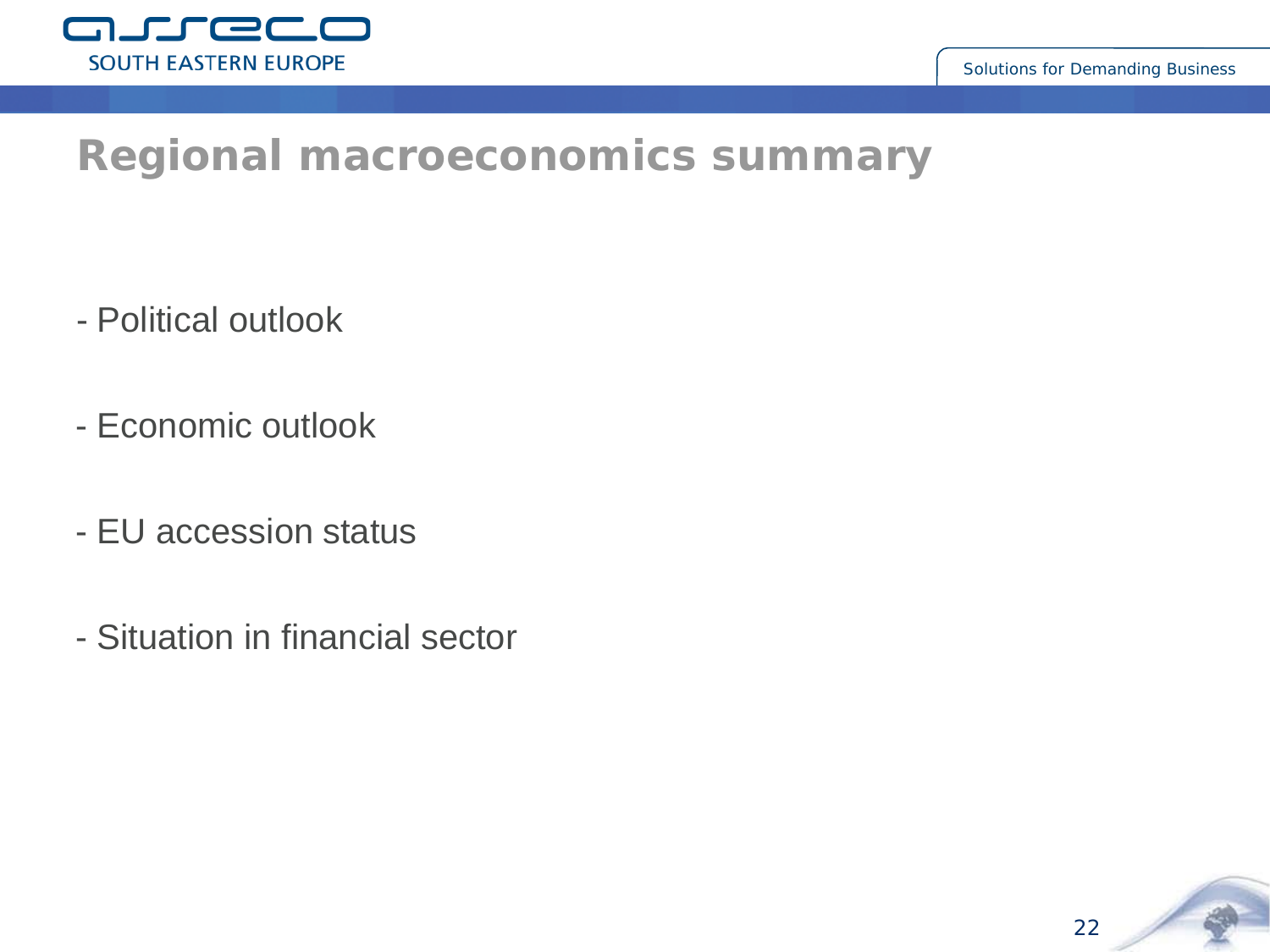

# **ASEE – New Sales Organisation**

- Centralised Group Sales Function
- Alignment of sales organisations:
	- One regional for Payment business (PG&Card)
	- One regional for Banking software (Core Banking & MASS)
	- One per country for SI
- Introduction of Solution Sales function focus on strategic solutions and New Markets
- Unified sales standards (including one CRM)
- Enhancement of cross selling

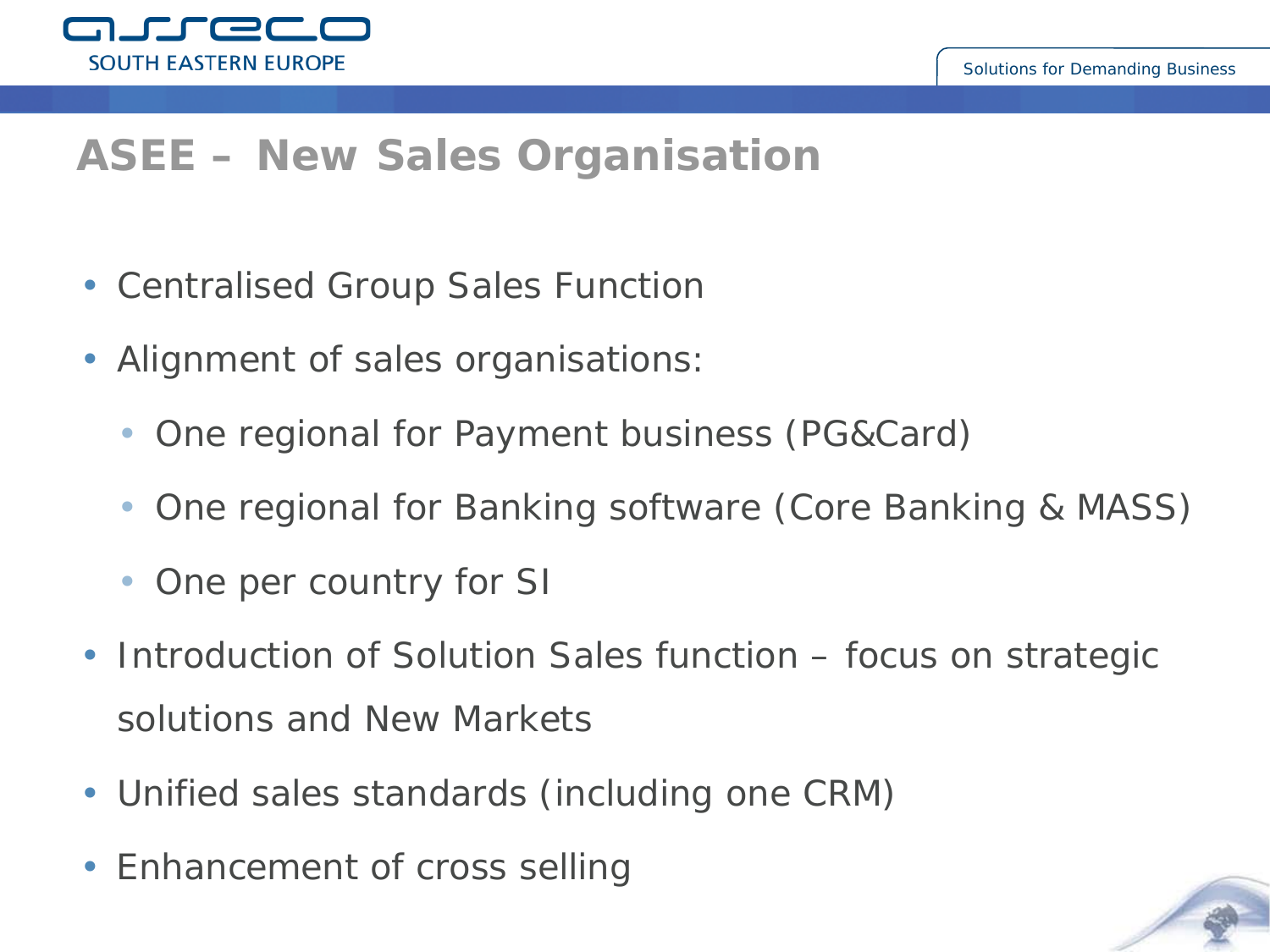**24**



## **CONTENTS**

- 1. Q1-3 2012 SUMMARY
- 2. MERGERS AND ACQUISITIONS
- 3. OUTLOOK AND STRATEGIC FOCUS FOR 2012

4. APPENDIX - DETAILED FINANCIAL DATA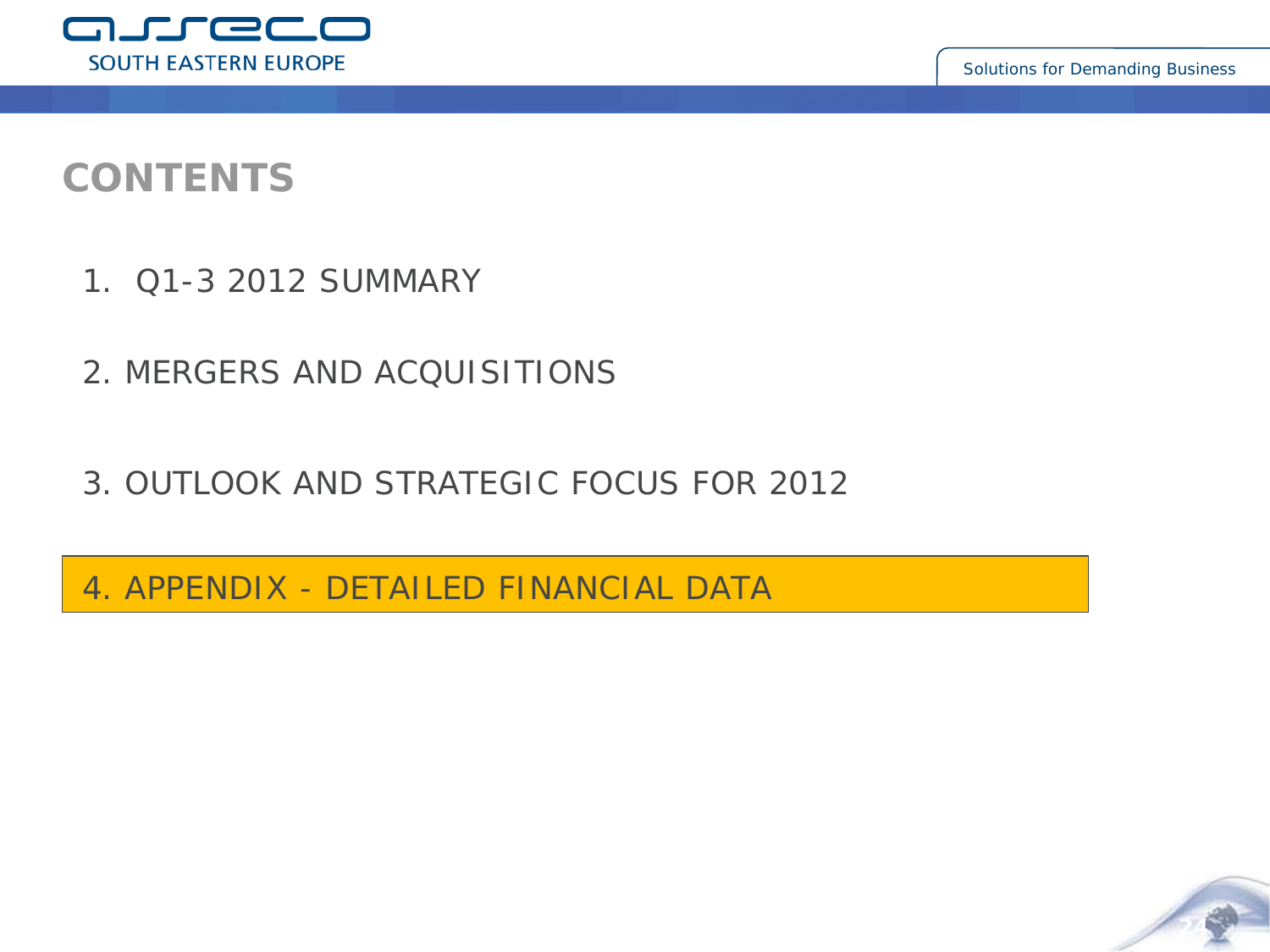

#### **Basic Definitions**

**M1 [Margin 1]** = Revenues – Cost of Goods Sold **BL [Backlog]** (Value of contracts already signed) **EBIT Margin** = EBIT/Revenues **Maintenance coverage** = Maintenance Revenues/Own Cost **Own S&S** [own software and services] **Proprietary Sft & Serv** [own software and services] **LTM** [last twelve months] **FY** [full year] **Organic Growth –** it means operational growth/loss [by acquisitions only change between current and ProForma results is treated as oragnic growth] **EBIT Margin** = EBIT/Revenues **Quick Ratio** = (Receiveables + Cash and Cash Equivalents)/Current liabilities

Exchange Rates [EUR/PLN]: **2012 Q1-3** - 4,1948 **2011 Q1-3** - 4,0413

**mEUR** – million EUR (in whole presentation, amounts are in mE unless is stated differently) **mPLN** – million PLN

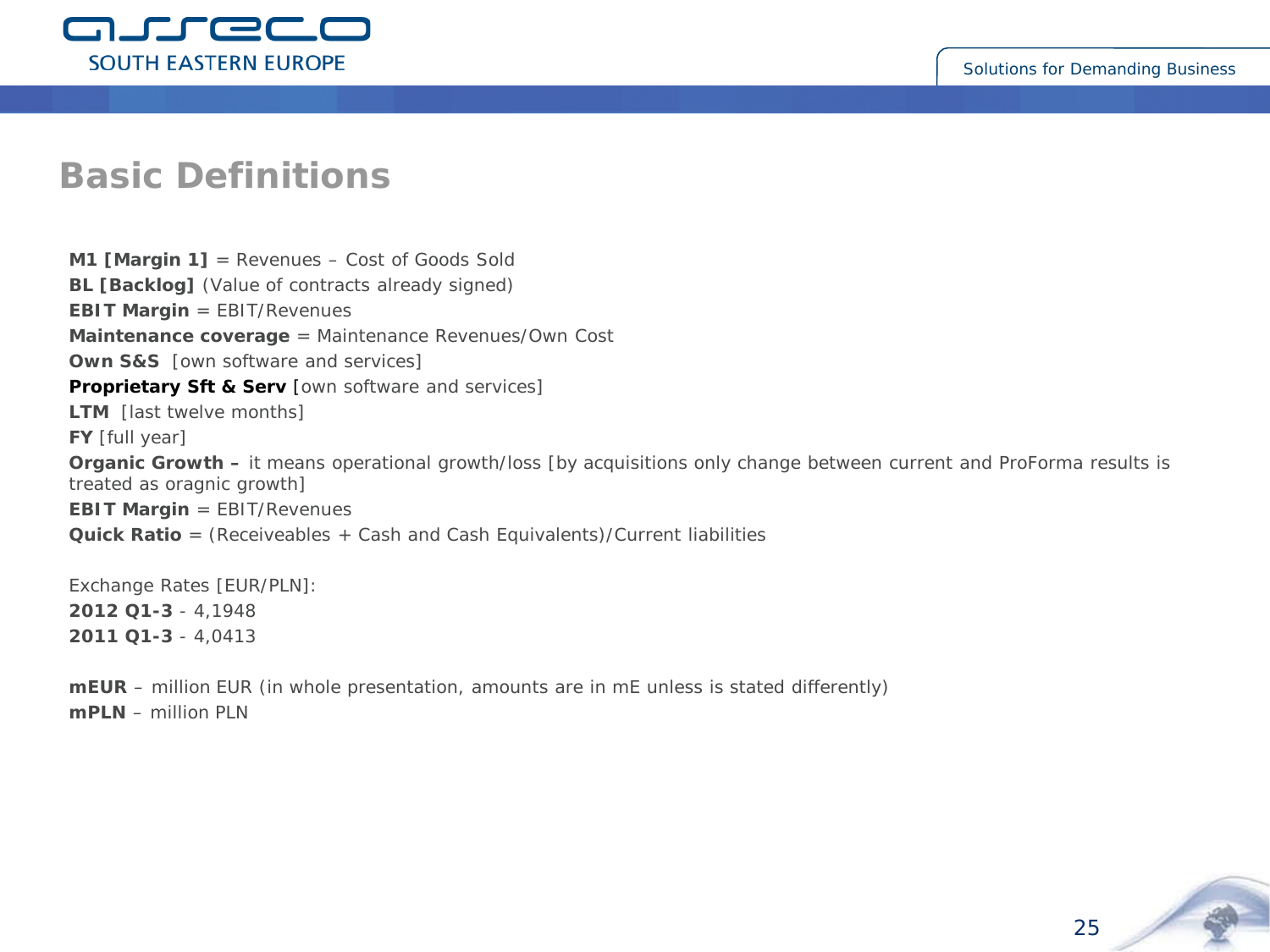#### **Revenue and EBIT contribution by countries in Q1-3 '12\***

| <b>kEUR</b>  | Revenue<br>$Q1-3'12$ | Revenue<br>$Q1 - 3'11$ | Change  | % Diff  | <b>EBIT</b><br>$Q1-3'12$ | <b>EBIT</b><br>$Q1 - 3'11$ | Change | % Diff  | <b>NPAT</b><br>$Q1-3'12$ | <b>NPAT</b><br>$Q1 - 3'11$ | Change |
|--------------|----------------------|------------------------|---------|---------|--------------------------|----------------------------|--------|---------|--------------------------|----------------------------|--------|
| Alb          | 472                  | 345                    | 127     | $+37%$  | 35                       | 8                          | 27     | $+338%$ | 35                       | 10                         | 25     |
| B&H          | 2811                 | 2 603                  | 208     | $+8%$   | 608                      | 492                        | 116    | +24%    | 539                      | 455                        | 84     |
| Bul          | 1 156                | 543                    | 613     | $+113%$ | 66                       | 127                        | $-61$  | $-48%$  | 60                       | 118                        | -58    |
| Cro          | 9 5 6 1              | 10 514                 | $-953$  | -9%     | 371                      | 1 2 2 9                    | $-858$ | $-70%$  | 283                      | 1 003                      | $-720$ |
| Kos          | 2679                 | 2 4 8 4                | 195     | $+8%$   | 22                       | 189                        | $-167$ | $-88%$  | 29                       | 173                        | $-144$ |
| Mac          | 9918                 | 9 3 2 3                | 595     | $+6%$   | 832                      | 1 140                      | $-308$ | $-27%$  | 929                      | 1072                       | $-143$ |
| Mon          | 1 2 2 9              | 1 2 8 7                | -58     | $-5%$   | 245                      | 275                        | -30    | $-11%$  | 228                      | 255                        | $-27$  |
| Pol          | 1 375                | 1 2 1 5                | 160     | $+13%$  | 419                      | 181                        | 238    | $+131%$ | 422                      | 1 1 3 4                    | $-712$ |
| Rom          | 18 160               | 23 113                 | $-4953$ | $-21%$  | 1 109                    | 2030                       | $-921$ | $-45%$  | 1 008                    | 1858                       | -850   |
| Ser          | 21 563               | 19 323                 | 2 2 4 0 | $+12%$  | 3053                     | 2 3 1 2                    | 741    | $+32%$  | 2 908                    | 1989                       | 919    |
| Slo          | 1654                 | 930                    | 724     | +78%    | 241                      | 52                         | 189    | $+363%$ | 186                      | 41                         | 145    |
| Tur          | 6933                 | 6 406                  | 527     | $+8%$   | 1658                     | 900                        | 758    | +84%    | 1623                     | 885                        | 738    |
| <b>GASEE</b> | 77511                | 78 086                 | $-575$  | $-1%$   | 8659                     | 8935                       | $-276$ | $-3%$   | 8 2 5 0                  | 8993                       | -743   |



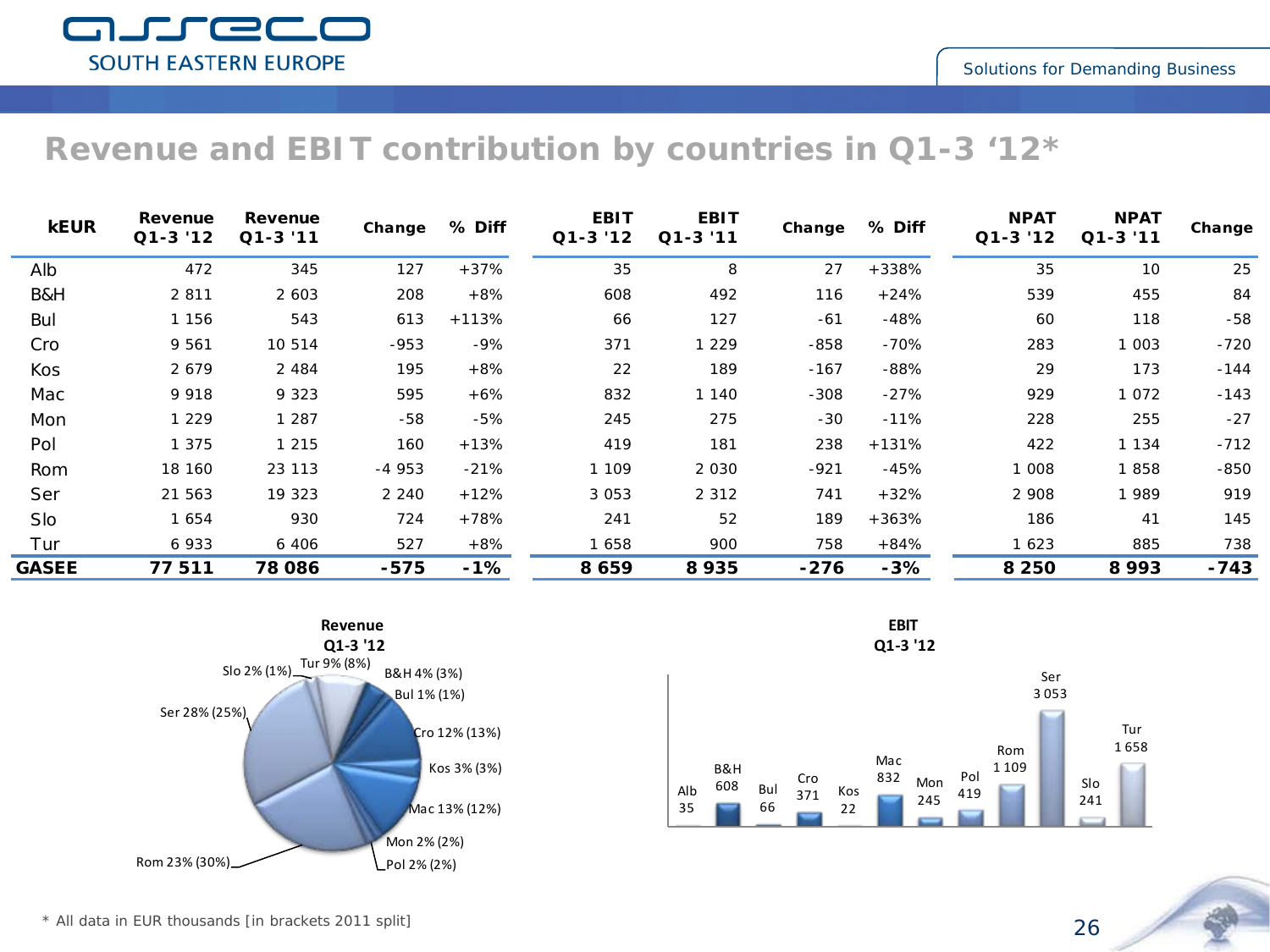#### **Revenue and EBIT contribution by segments in Q1-3 '12\***

| <b>kEUR</b>             | Revenue<br>$Q1 - 3'12$ | Revenue<br>$Q1 - 3'11$ | Change  | <b>EBIT</b><br>$Q1 - 3'12$ | <b>EBIT</b><br>$Q1 - 3'11$ | Change |
|-------------------------|------------------------|------------------------|---------|----------------------------|----------------------------|--------|
| <b>Banking</b>          | 39397                  | 37 550                 | 1847    | 6657                       | 6719                       | $-63$  |
| Ban /Core+MASS/         | 20 123                 | 20 067                 | 56      | 3 1 2 3                    | 3818                       | -695   |
| Payments                | 19 274                 | 17483                  | 1 791   | 3 5 3 3                    | 2901                       | 632    |
| Integration             | 38 1 1 4               | 40 536                 | $-2422$ | 2002                       | 2216                       | $-213$ |
| <b>Asseco SEE Group</b> | 77511                  | 78 086                 | -575    | 8659                       | 8935                       | $-276$ |





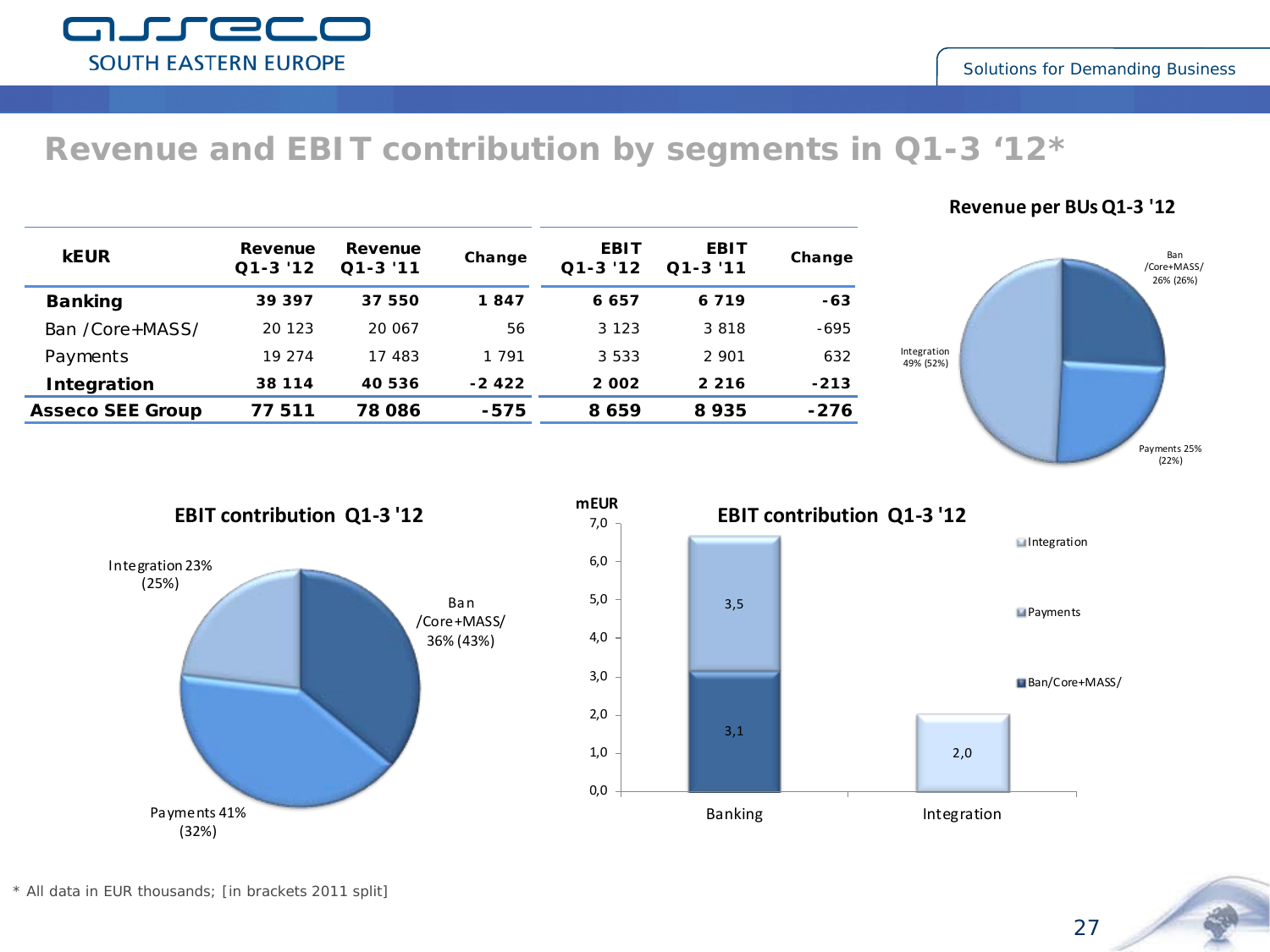#### **Revenue and EBIT contribution by countries in Q3 '12LTM\***

| <b>kEUR</b>  | Revenue<br><b>LTM '12</b> | Revenue<br><b>FY '11</b> | Change  | % Diff | <b>EBIT</b><br><b>LTM '12</b> | <b>EBIT</b><br>FY '11 | Change | % Diff | <b>NPAT</b><br><b>LTM '12</b> | <b>NPAT</b><br>FY '11 | Change |
|--------------|---------------------------|--------------------------|---------|--------|-------------------------------|-----------------------|--------|--------|-------------------------------|-----------------------|--------|
| Alb          | 636                       | 509                      | 127     | $+25%$ | 63                            | 36                    | 27     | $+75%$ | 63                            | 38                    | 25     |
| B&H          | 3 6 7 5                   | 3 4 6 7                  | 208     | $+6%$  | 740                           | 624                   | 116    | $+19%$ | 683                           | 599                   | 84     |
| Bul          | 1518                      | 905                      | 613     | $+68%$ | 91                            | 152                   | $-61$  | $-40%$ | 83                            | 141                   | -58    |
| Cro          | 14 073                    | 15 0 26                  | $-953$  | $-6%$  | 1 001                         | 1859                  | $-858$ | $-46%$ | 796                           | 1516                  | $-720$ |
| Kos          | 4 3 1 8                   | 4 1 2 3                  | 195     | $+5%$  | 338                           | 505                   | $-167$ | $-33%$ | 304                           | 448                   | -144   |
| Mac          | 13 885                    | 13 290                   | 595     | $+4%$  | 1578                          | 1886                  | $-308$ | $-16%$ | 1 558                         | 1 701                 | $-143$ |
| Mon          | 1 5 7 4                   | 1632                     | $-58$   | $-4%$  | 309                           | 339                   | $-30$  | -9%    | 283                           | 310                   | $-27$  |
| Pol          | 1845                      | 1685                     | 160     | $+9%$  | 307                           | 69                    | 238    | +345%  | 461                           | 1 1 7 3               | $-712$ |
| Rom          | 27 327                    | 32 280                   | $-4953$ | $-15%$ | 2 2 5 2                       | 3 1 7 3               | $-921$ | $-29%$ | 2 030                         | 2880                  | -850   |
| Ser          | 30 264                    | 28 0 24                  | 2 2 4 0 | $+8%$  | 3989                          | 3 2 4 8               | 741    | $+23%$ | 3 9 2 1                       | 3 002                 | 919    |
| Slo          | 2810                      | 2086                     | 724     | $+35%$ | 343                           | 154                   | 189    | +123%  | 272                           | 127                   | 145    |
| Tur          | 9059                      | 8 5 3 2                  | 527     | $+6%$  | 1974                          | 1 2 1 6               | 758    | $+62%$ | 2 004                         | 1 266                 | 738    |
| <b>GASEE</b> | 110 984                   | 111 559                  | -575    | $-1%$  | 12 985                        | 13 261                | $-276$ | $-2%$  | 12458                         | 13 201                | -743   |



**EBIT LTM '12**

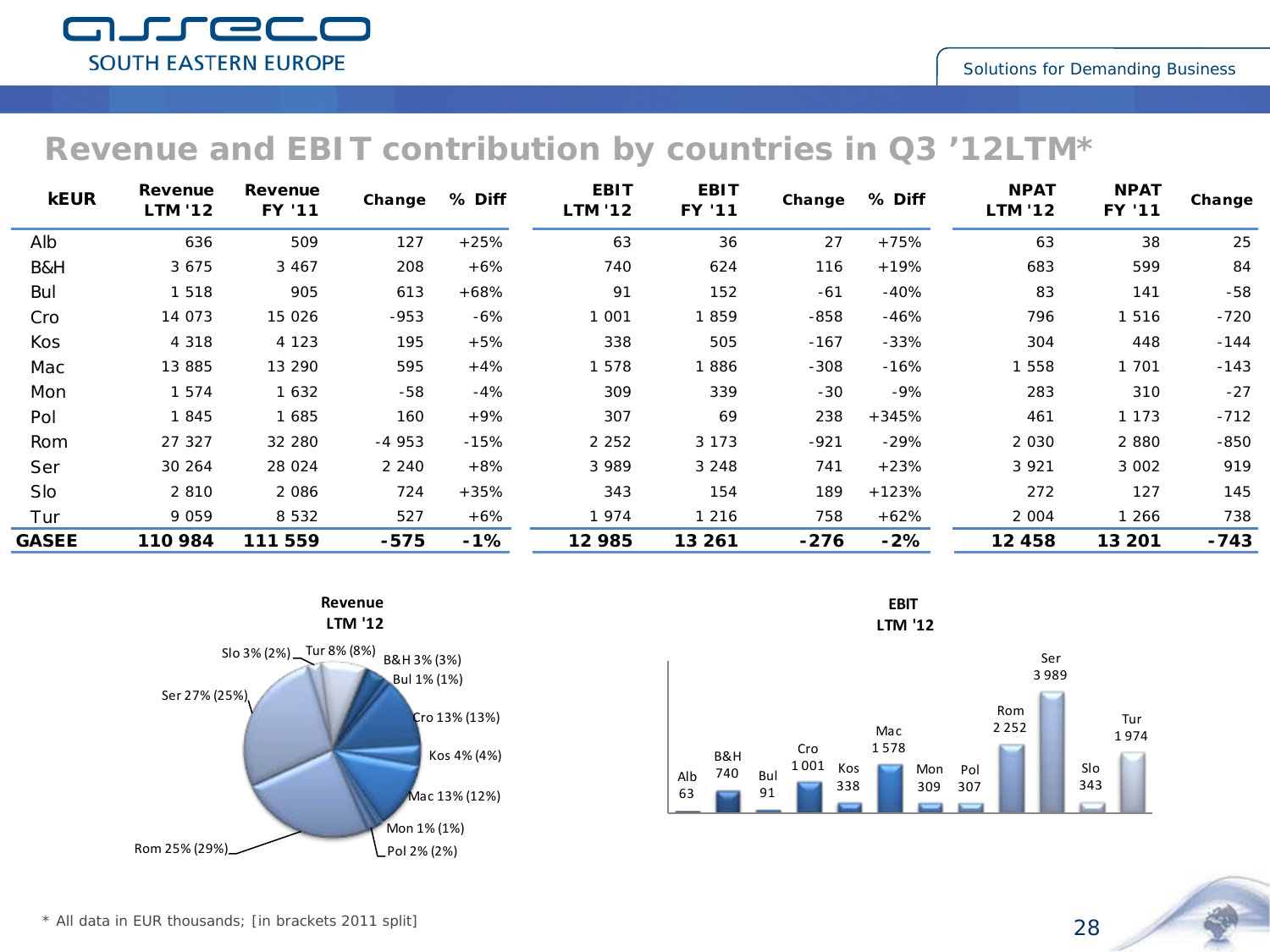#### **Revenue and EBIT contribution by segments in Q3 '12LTM\***

| <b>kEUR</b>             | Revenue<br><b>LTM '12</b> | Revenue<br><b>FY '11</b> | Change  | <b>EBIT</b><br><b>LTM '12</b> | <b>EBIT</b><br><b>FY '11</b> | Change |
|-------------------------|---------------------------|--------------------------|---------|-------------------------------|------------------------------|--------|
| <b>Banking</b>          | 56 807                    | 54 960                   | 1847    | 9439                          | 9 502                        | $-63$  |
| Ban /Core+MASS/         | 28 874                    | 28 818                   | 56      | 4 798                         | 5492                         | $-695$ |
| Payments                | 27 933                    | 26 142                   | 1 791   | 4641                          | 4 009                        | 632    |
| Integration             | 54 177                    | 56 599                   | $-2422$ | 3546                          | 3759                         | $-213$ |
| <b>Asseco SEE Group</b> | 110 984                   | 111 559                  | -575    | 12985                         | 13 261                       | $-276$ |

#### **Revenue per BUs LTM '12**





*\* All data in EUR thousands; [in brackets 2011 split]*

arreco **SOUTH EASTERN EUROPE**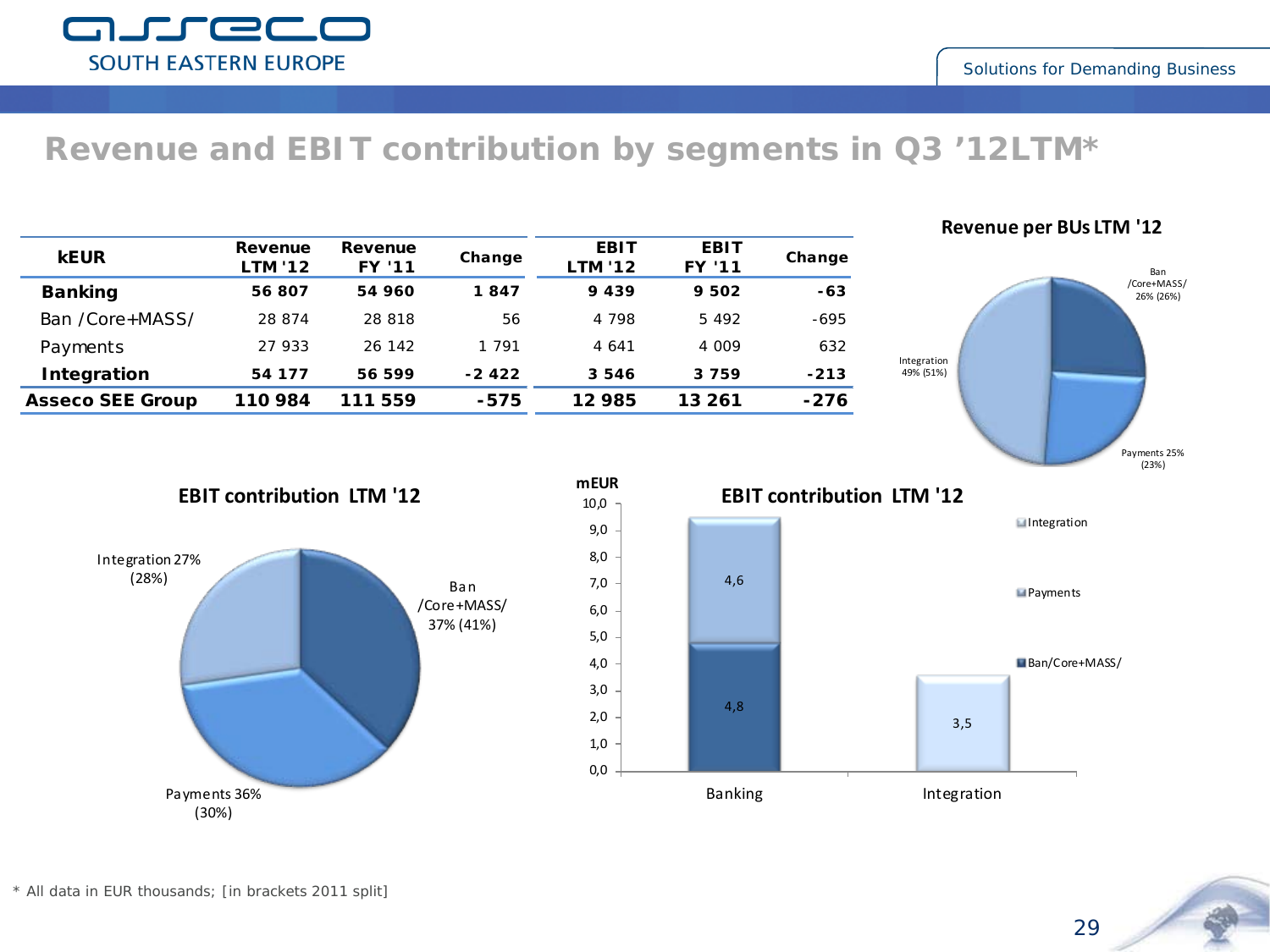Solutions for Demanding Business

#### **TOTAL 77 511 TOTAL 77 511 Asseco SEE group Q1-3 '12 results (financial statement) Own Software and Services** 37 495 / 48% / +5% **Third party software and services** 13 966 / 18%/ -8% **Equipment and Infrastructure** 26 050 / 34%/ -4% **Public administration** 9 711 / 13% / +4% **Industry** 15 636 / 20% / -21% **Finance** 52 164 / 67% / +7% **Products\* Market Segments\***

*\* All data in EUR thousands / % in total Q1-3 2012 sales / % change to Q1-3 2011 sales*

30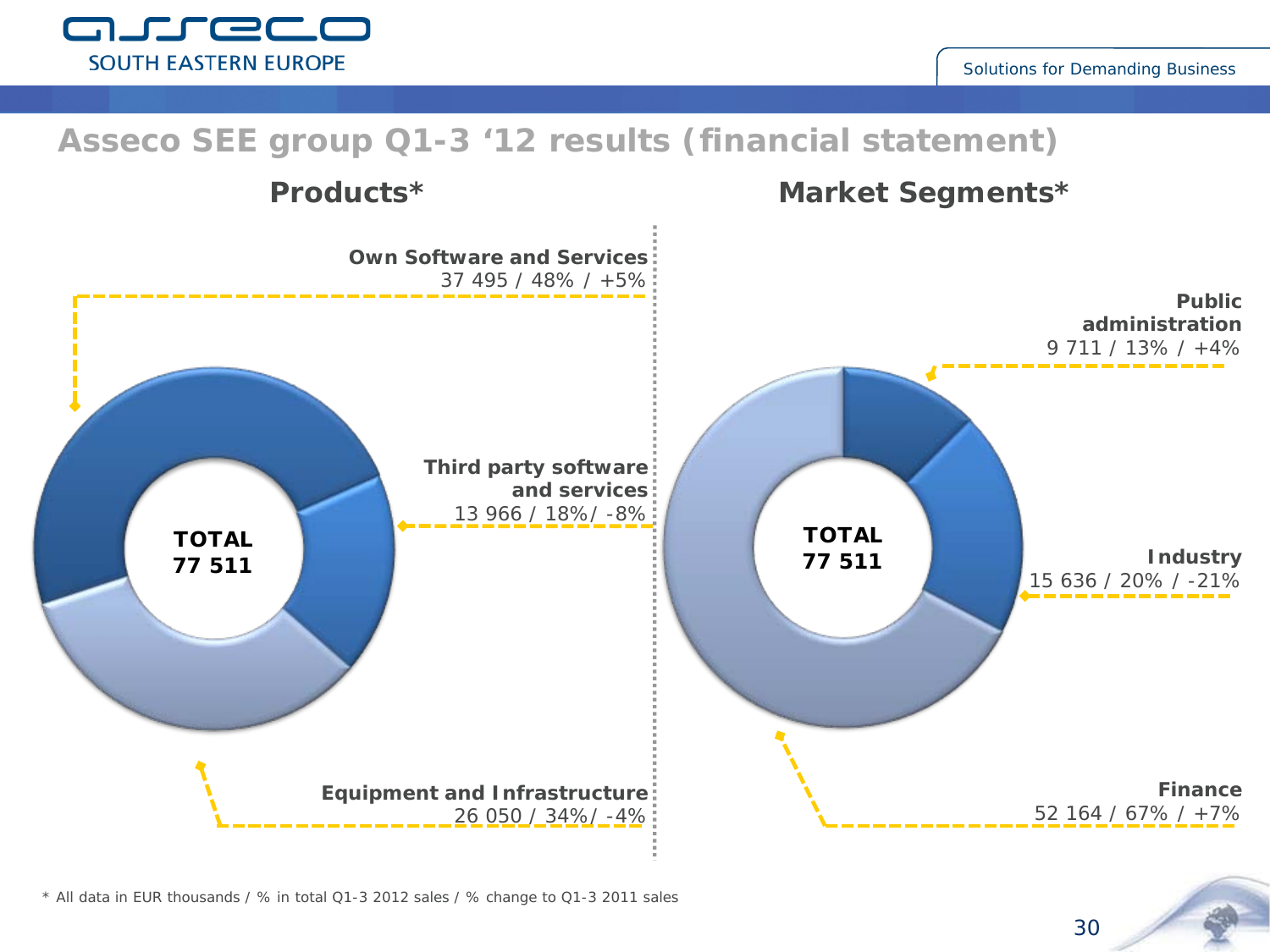

#### **Consolidated Q1-3 employee structure**

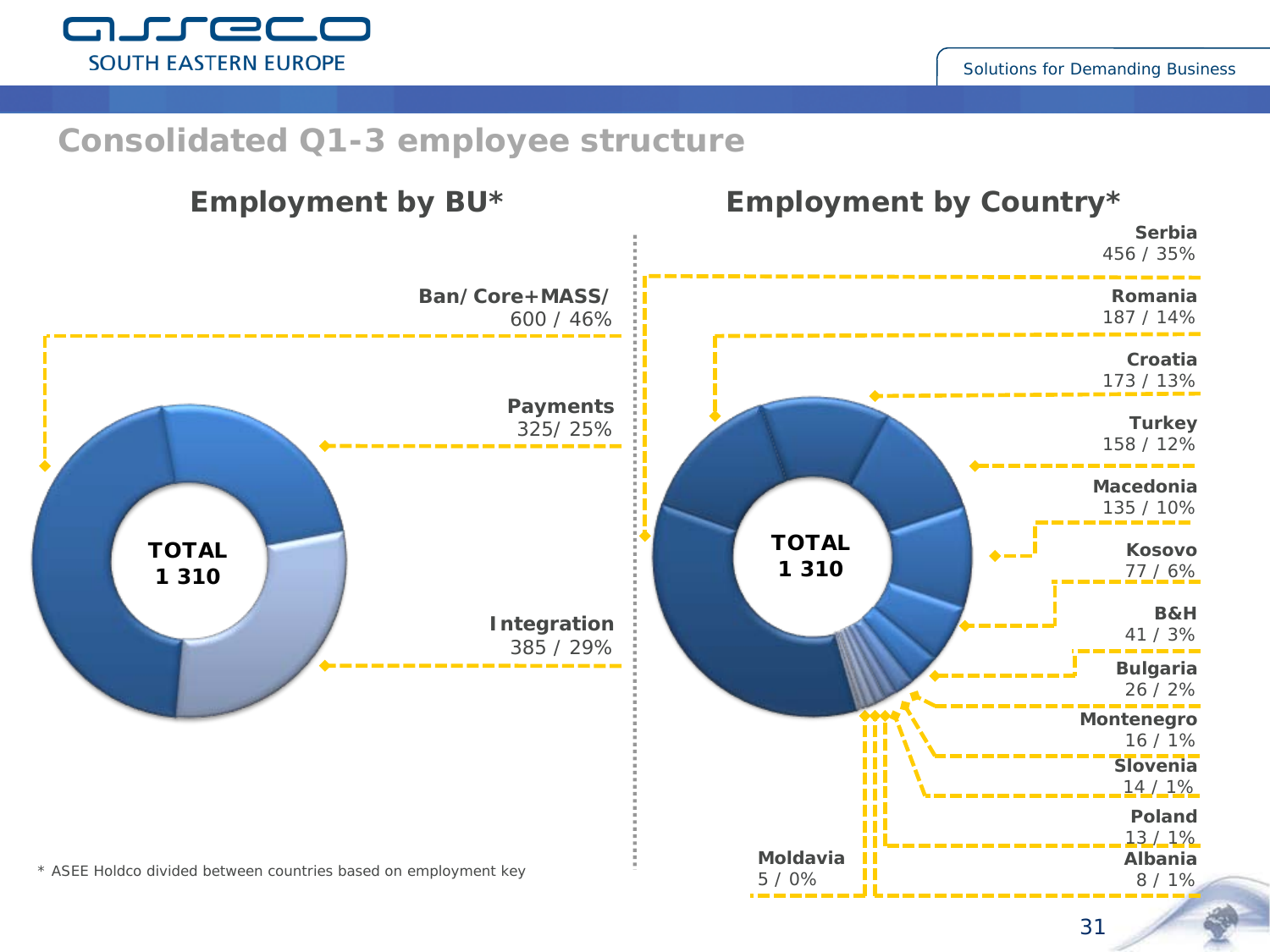

#### **Reconciliation of adjusted NPAT in Q1-3 2012 vs Q1-3 2011**

**One-off's reconcilation**

#### **Q1-3 2012 1-3 2011**

| 8,9     | 8,7     | <b>FS EBIT</b>                                         |
|---------|---------|--------------------------------------------------------|
|         |         |                                                        |
| $+0,43$ | $+0,50$ | financial activity - interests                         |
| $+0,09$ | $-0,32$ | financial activity - foreign exchanges                 |
| $-0,20$ | $+0,25$ | financial activity - other financial assets            |
| $-1,21$ | $-0,83$ | tax                                                    |
|         |         |                                                        |
| 8,0     | 8,3     | <b>Normalized NPAT</b>                                 |
|         |         |                                                        |
| $+1,00$ | $-0,01$ | Total of one-off's                                     |
| $+0,87$ | $+0,02$ | revaluation of liability for purchase of EST           |
| $+0,18$ |         | revaluation of liability for purchase of BDS           |
|         | $+0,15$ | revaluation of liability for purchase of ASEE Bulgaria |
|         | $+0,08$ | revaluation of liability for purchase of Altius        |
| $-0,05$ | $-0,26$ | withholding tax                                        |
| 9,0     | 8,3     | <b>FS NPAT</b>                                         |